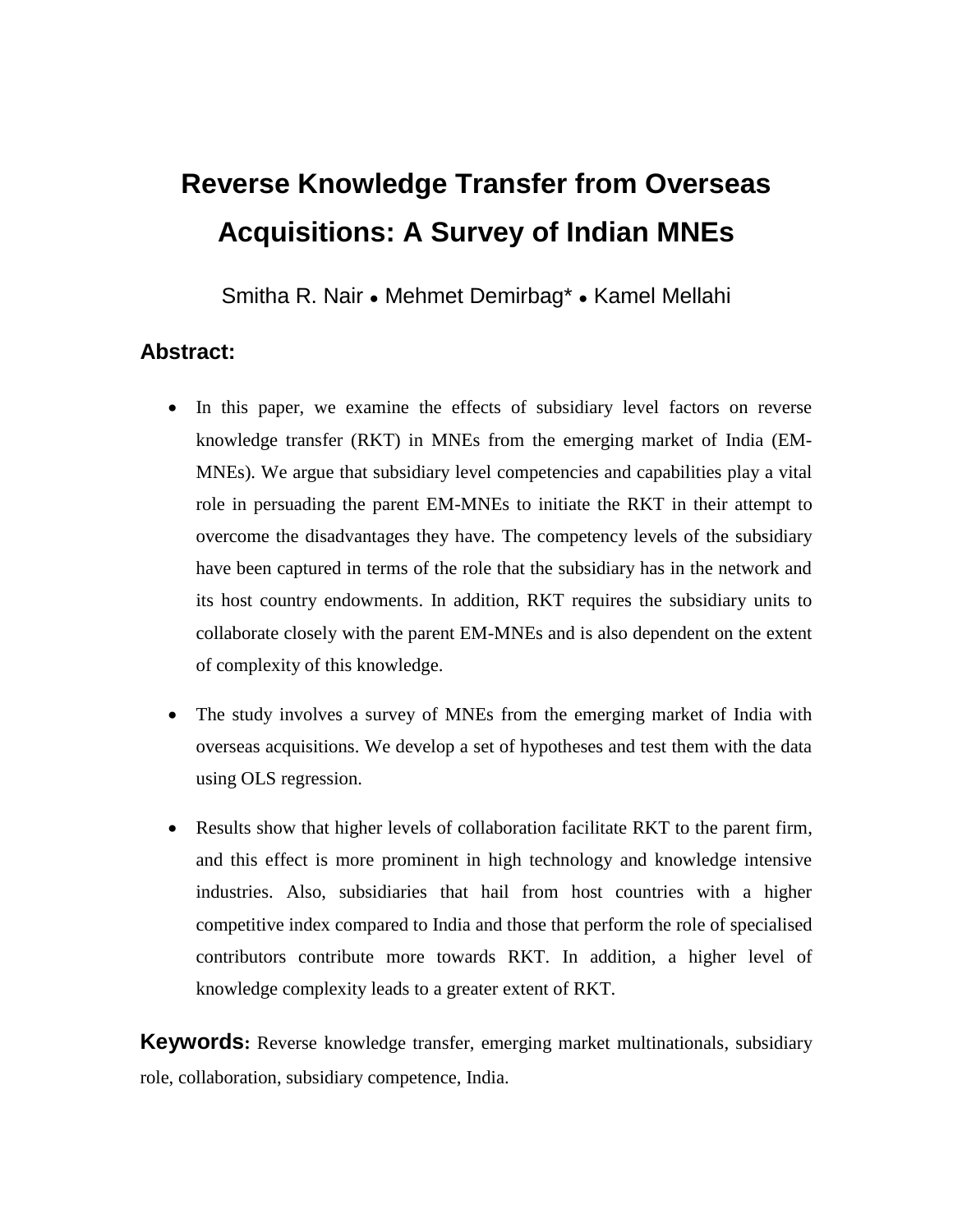## **Authors**

Smitha R. Nair, Lecturer in International Business & Strategy, Management School, University of Sheffield, 9 Mappin Street, Sheffield, S1 4DT, United Kingdom Email: [s.nair@sheffield.ac.uk](mailto:s.nair@sheffield.ac.uk)

\*corresponding author Mehmet Demirbag, Professor of International Business, Strathclyde Business School, University of Strathclyde, 199 Cathedral Street, Glasgow, G4 0QU. United Kingdom Email: [mehmet.demirbag@strathclyde.ac.uk](mailto:mehmet.demirbag@strathclyde.ac.uk)

Kamel Mellahi, Professor of Strategic Management, Warwick Business School, University of Warwick, Coventry, United Kingdom Email: [Kamel.Mellahi@wbs.ac.uk](mailto:Kamel.Mellahi@wbs.ac.uk)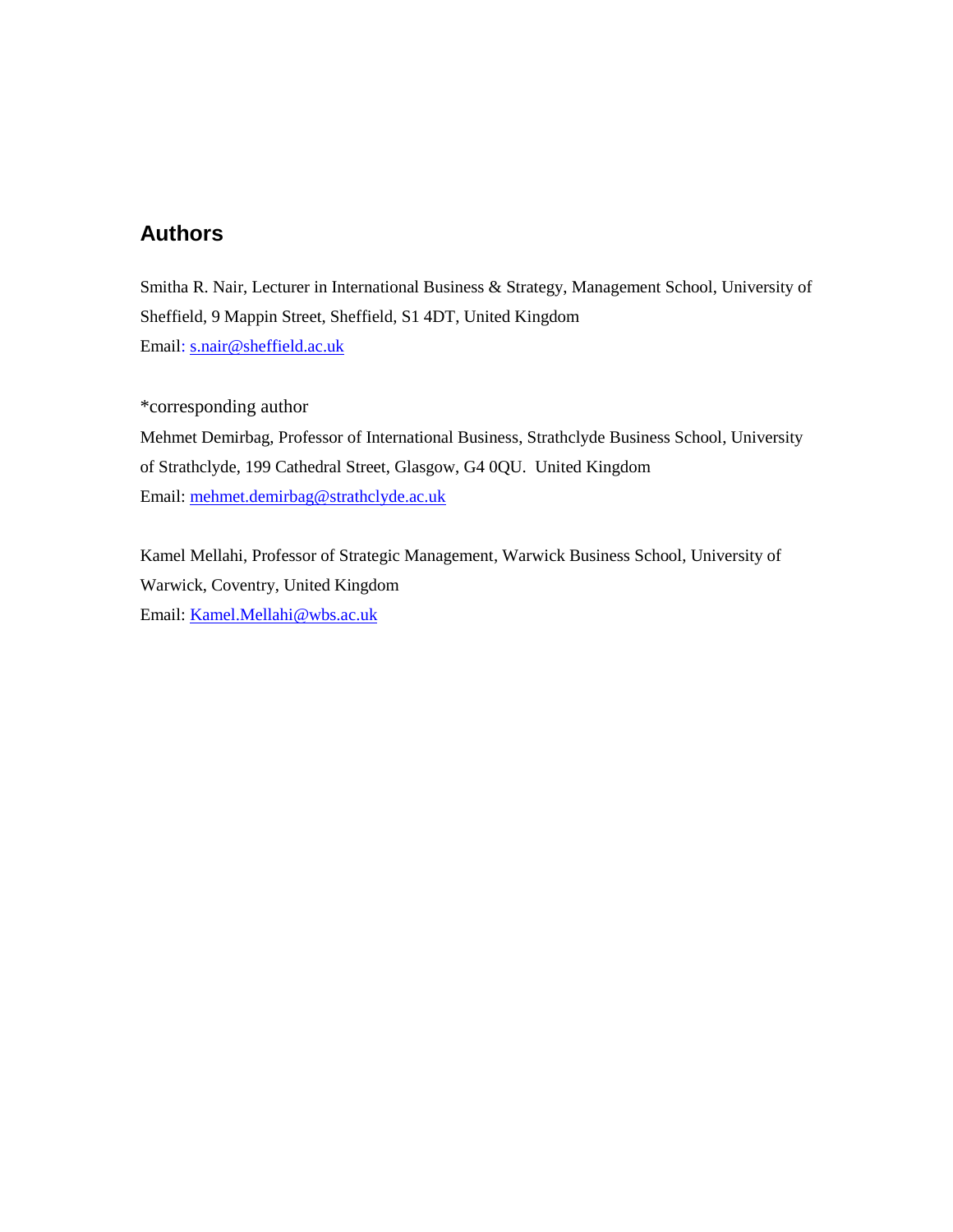# **Reverse Knowledge Transfer from Overseas Acquisitions: A Survey of Indian MNEs<sup>1</sup>**

## **Introduction**

Emerging markets multinationals (EM-MNEs) have recently emerged as dominant players in the international business landscape (Aulakh 2007; Cuervo-Cazurra 2012; Madhok and Keyhani 2012; Ramamurti 2012; UNCTAD 2012). Many observers view these companies as the new hidden engines of global trade and economic growth (BCG 2012; Bonaglia et al. 2007).

Indian MNEs have been very active in Merger & Acquisition (M&A) overseas, indulging in several recent high profile acquisitions such as Tata Steel-Corus, Hindalco-Novelis, Tata Motors-Jaguar & Land Rover, Dr Reddys-Betapharm and Suzlon-Hansen. Scholars of EM-MNEs have highlighted the importance of their rapid learning from overseas acquisitions, noting the prominent role that subsidiary level knowledge plays in their decision to venture abroad (Bonaglia et al. 2007; Kedia et al. 2012; Li 2003; Mathews 2006). MNEs from India have deliberately followed a strategy of acquiring overseas subsidiaries specifically with a knowledge seeking intent to help them acquire the much needed competitive advantage in global markets which they often lack as latecomers (Bangara et al. 2012; Chandler 2007; Elango and Pattnaik 2011; Kale 2009; Ramamurti 2009). Understandably, Indian MNEs have focused on Western developed markets to tap into the technological advancements and innovations capabilities of firms in these markets (Kumar 2008; Nayyar 2008; Pradhan 2007; Sethi 2009). Thus, this study focuses on knowledge transfer (KT) in Indian MNEs from their overseas acquisitions to the centre.

The international business and management academic community are split on whether or not EM-MNEs represent a "new" breed of multinationals and therefore new theories are

**<sup>1</sup>** We would like to thank guest editors and two anonymous reviewers for their insightful comments on an earlier version of this paper.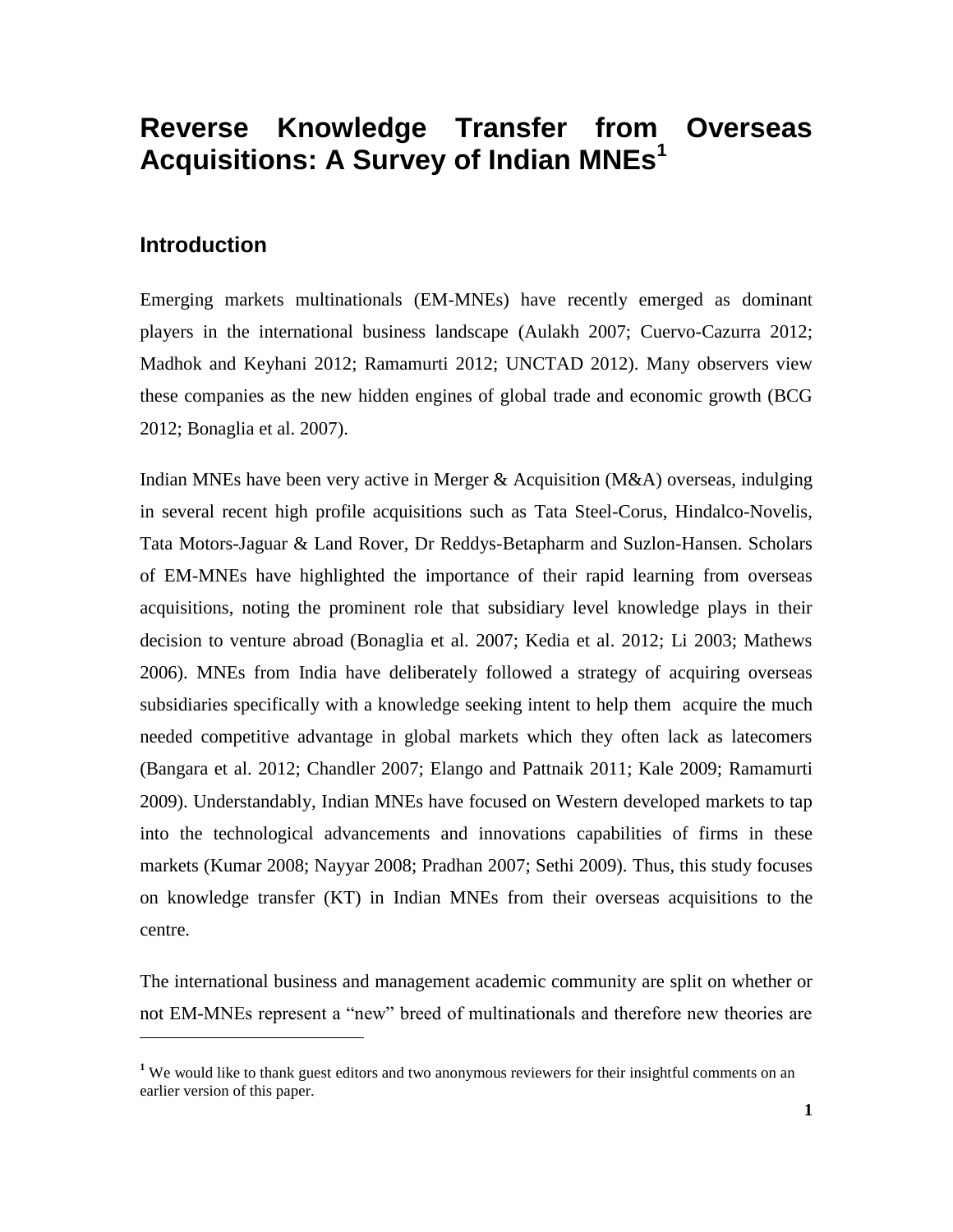required to explain their behaviour (Cuervo-Cazurra 2012; Hennart 2012**)**. On one end of the spectrum are those who argue that existing theories and frameworks are adequately equipped to explain EM-MNEs' behaviour (as explained in detail below), and that although their motives for, and modes of, internationalising tend to be different, this neither generates the need for new theories, nor does it demonstrate that EM-MNEs are a new kind of multinationals (Rugman 2008; Dunning et al. 2008). On the other end of the spectrum are those who advocate the need for new theories (Bonaglia et al. 2007; Guillen and Garcia-Canal 2009; Hennart 2012; Li 1998; Lou and Tung 2007; Mathews 2006). In the middle of the spectrum are those who argue for the need of extending current theories and frameworks to explain the behaviours and operations of EM-MNEs (Cuervo-Cazurra 2012; Ramamurti 2012). It is likely that this debate will grow and continue as EM-MNEs deepen their international presence. This study thus extends prior work on reverse knowledge transfer (RKT) - an issue that is of significant importance to EM-MNEs. By so doing, we hope to contribute to this debate by providing empirical evidence on the behaviour of EM-MNEs.

The handful of studies on RKT have investigated the role of organisational mechanisms (Hakanson and Nobel 2001; Persson 2006; Rabbiosi 2011) and subsidiary roles (Ambos et al. 2006; Rabbiosi 2011; Yang et al. 2008) in parent units of DMNEs. The economic development of host country, absorptive capacity (Ambos et al. 2006) and knowledge relevance (Yang et al. 2008) are the other key determinants that have been found to influence RKT. For this study, we attempt to focus on subsidiary competence that is captured at unit level (in terms of subsidiary role) and in terms of host country endowments (relative competitiveness with respect to home country). At the host country level, the focus is on not just the economic development but on the overall relative competitiveness which includes country level endowments like infrastructure, institutions, markets, technology and innovation. These factors are very pertinent for most EM-MNEs since they lag behind their advanced counterparts in several of these aspects. The study involves organisational units that are from diverse socio-cultural settings and additionally, the parent units are from an EM. This means that to facilitate RKT, it is imperative to offset the negative effects of the third world image and promote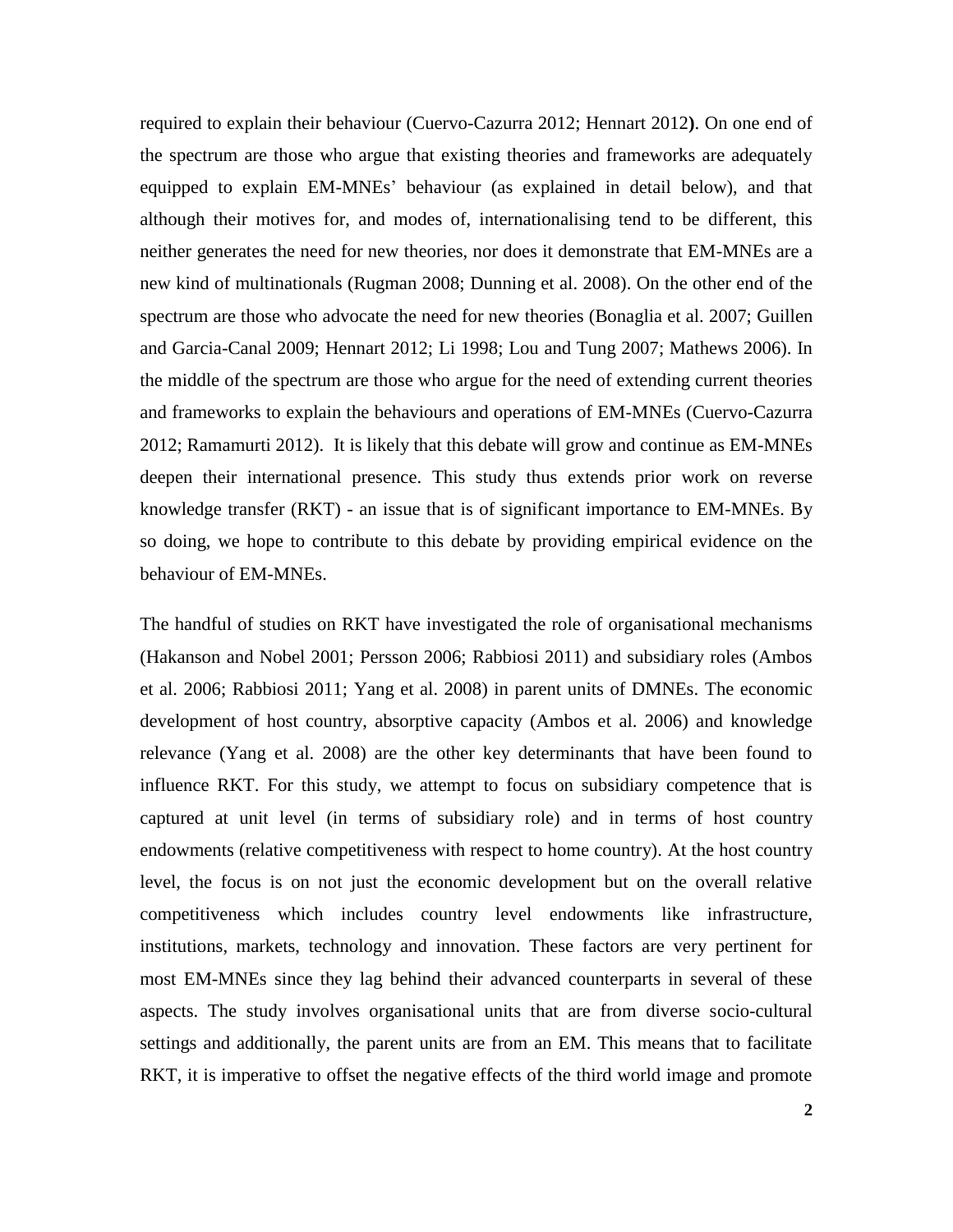relational social capital (Nahapiet and Ghoshal 1998; Tsai and Ghoshal 1998) in terms of a shared sense of purpose and goals (collaboration between the parent and subsidiary units). Hence this study looks into the effects of collaboration on RKT that prior studies have not explored. Additionally, the moderating effects of technology and knowledge intensiveness of the industry on collaboration are also analysed. Since the knowledge that the parent EM MNE acquires is crucial to overcoming their inherent weaknesses, the parent perception of this knowledge is also vital to RKT. With respect to the knowledge attributes and their effects on RKT, the literature has only looked at the effects of knowledge relevance (Yang et al. 2008) and in this study we look at the complexity of the knowledge from the parent perspective and its effect on RKT. Further, by locating the study in an EM context, the study also contributes to our current understanding of EM-MNEs and their intent to learn from their overseas subsidiaries in their attempt to catchup with their global competitors. Towards this, we develop a set of hypotheses and test them using data from MNEs located in India that have acquired overseas subsidiaries.

## **Theory and Hypothesis**

As discussed earlier, the applicability of extant theories to EM-MNEs has been constantly debated (Cuervo-Cazurra 2012**)** with one faction arguing for newer theories (Bonaglia et al. 2007; Guillen and Garcia-Canal 2009; Hennart 2012; Li 1998; Lou and Tung 2007; Mathews 2006) and the other faction stating that newer theories are not required (Dunning et al. 2008; Rugman 2008). While the first group claims that the accelerated internationalisation of EM-MNEs is a part of their attempt to acquire the strategic assets and overcome the weaknesses that they have at home; the second group claims that their accelerated internationalisation is only as a result of globalisation because the conditions in which EM-MNEs internationalised are very different when compared to their counterparts in developed countries. There is also a moderate perspective (Cuervo-Cazurra 2012; Ramamurti 2012) who believe in extending some of the existing theories to explain the behaviours and operations of EM-MNEs. Despite these differences in perspectives and the heterogeneities associated with EM-MNEs, it cannot be denied that, in general, EM-MNEs do not always possess the required capabilities to compete in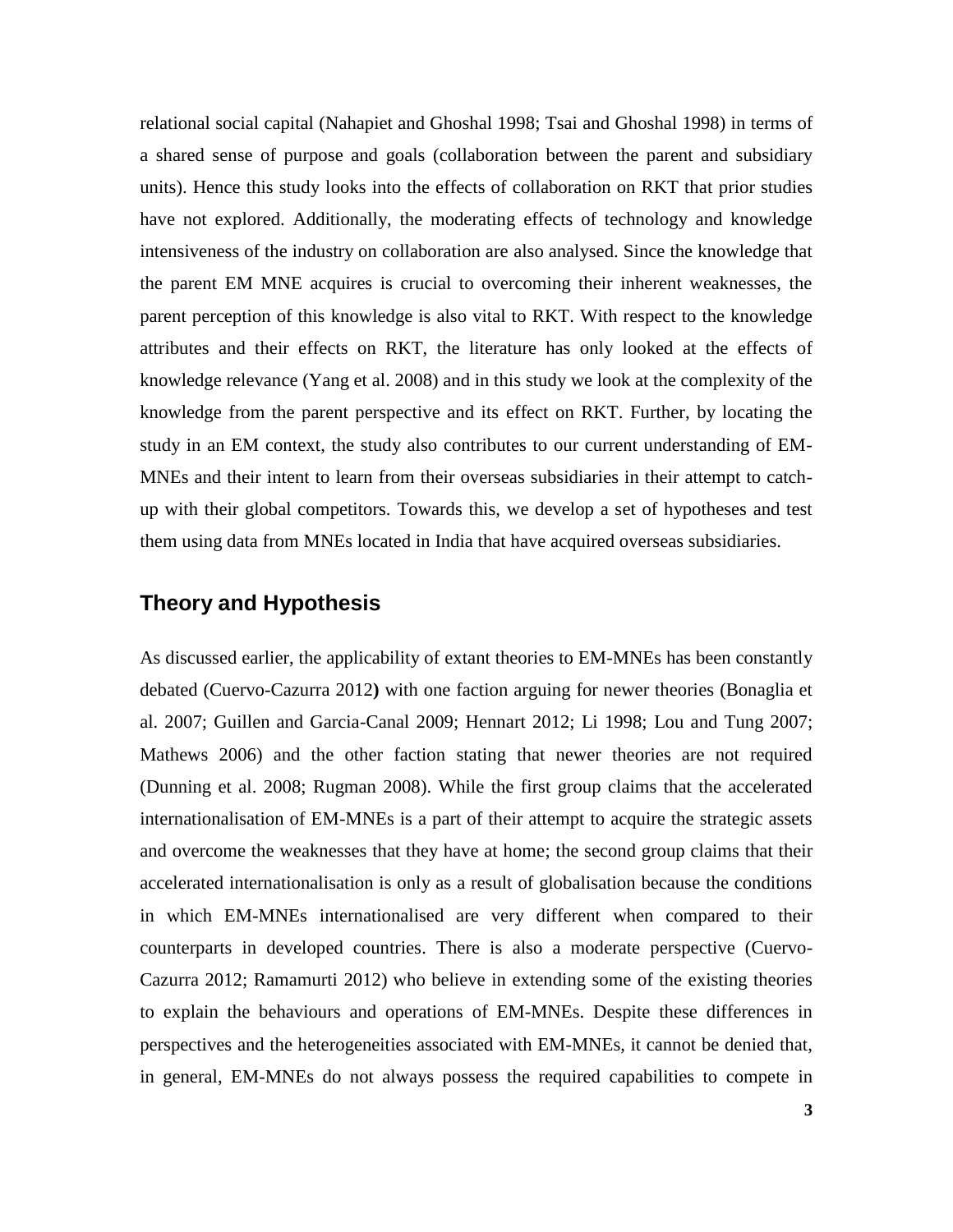foreign markets. Following the structural changes in many of these EMs in the last decade, they internationalised rapidly to attain the ownership advantages that would in turn lend them the much needed legitimacy that was required to overcome the third world image that they had (Demirbag et al. 2010). Most EM-MNEs struggle with their limitations and weaknesses (Luo and Tung 2007; Demirbag et al. 2009;2010) with respect to organisational competencies, home country conditions and lack of natural resources, in addition to the *liability of foreignness* (Zaheer 1995) that normally firms have to deal with while operating in foreign markets. These additional weaknesses that they have to overcome since they are from EMs are often referred to as the <sup>i</sup> '*liability of emergingness*' (Madhok and Keyhani 2012). This also meant that they have to engage in extensive catching up in a relatively short span of time to acquire these capabilities (that they did not have) from their overseas acquisitions. However, along with this liability, they also have inherent assets like entrepreneurial drive and learning agility ((Madhok and Keyhani 2012) which are bound to aid their progression to becoming globally competent business leaders. Their global ambitions are thus mainly riding on their efforts towards exploration (learning) and subsequent exploitation (Chittoor et al. 2009) from their overseas acquisitions and hence the need to investigate RKT in such a context.

The lion share of the literature on knowledge flows in MNEs has focussed on the conventional knowledge transfer involving Western MNEs and their overseas subsidiaries. This is because traditionally, subsidiaries have been found to learn from their parent units which in this case were Western MNEs or developed MNES (DMNEs) who ventured overseas to exploit their ownership advantages (proprietary assets) and make use of the location advantages (factor and resource costs) (Mathews 20006). In such situations, the focus is largely on developing subsidiary competencies and to take advantage of the lower operational costs or availability of natural resources in the host location to increase the scale and scope of their operations and their customer base. On the contrary, the growing literature on EM-MNEs suggest that EM-MNEs did not have many of the traditional ownership advantages (globally reputed brands, proprietary knowledge, state of the art production and manufacturing facilities, infrastructure, R&D and innovation to name a few) that DMNEs exploited when they went overseas (Aulakh

**4**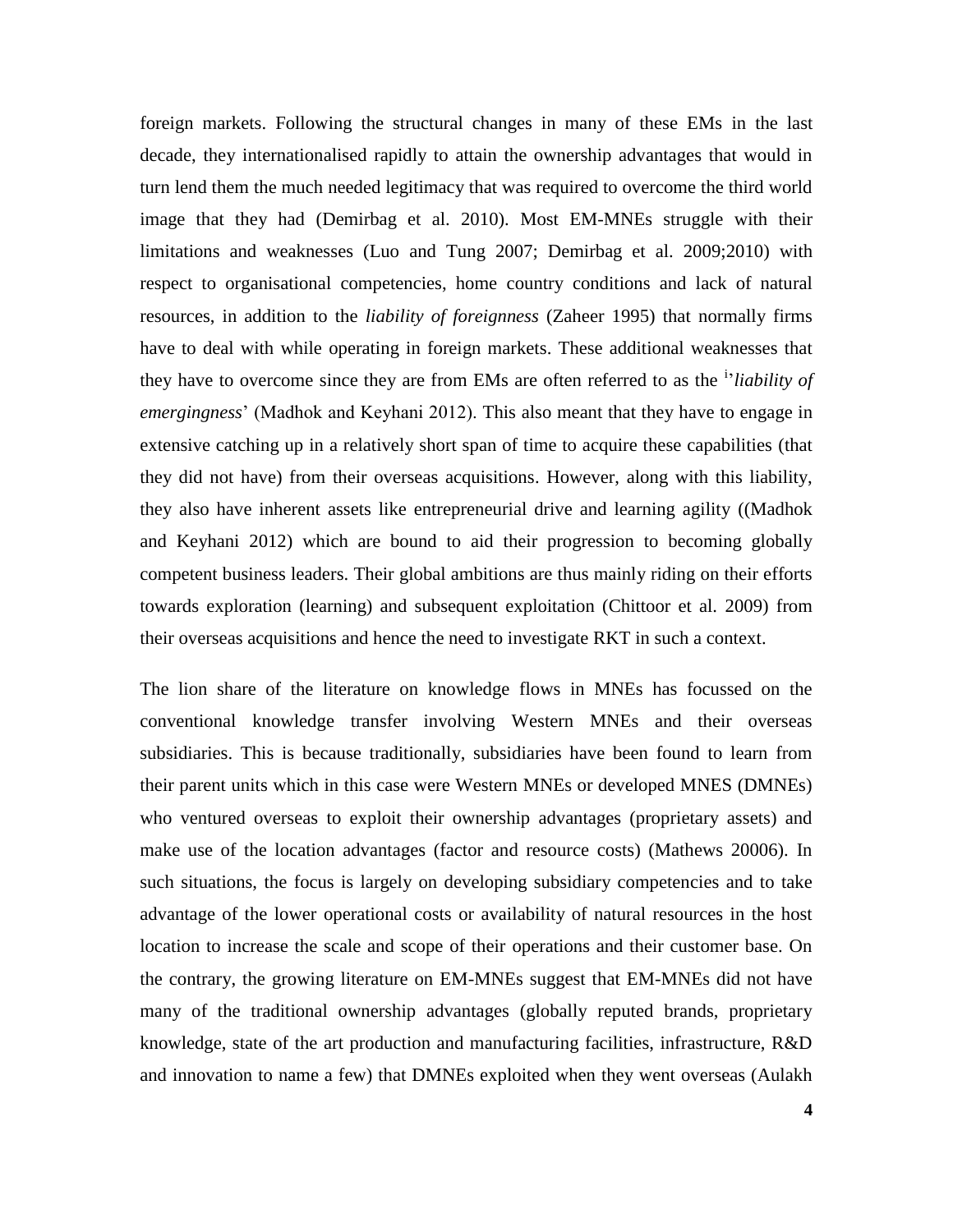2007; Contractor 2013; Madhok and Keyhani 2012; Mathews 2006). As latecomers to the international scene, the EM-MNEs accumulated these ownership advantages as they ventured aboard, often engaging in multiple overseas ventures simultaneously and acquiring companies even larger than them in a shorter time span. This makes it more pertinent to investigate the knowledge flowing into the parent units of EM-MNEs (Reverse Knowledge Transfer or RKT) from their overseas subsidiaries as they play a vital role in the catching up strategies of these MNEs.

Knowledge transfer (KT) literature has largely looked at the barriers and facilitators to knowledge flow within MNEs (Bjorkman et al. 2007; Gupta and Govindarajan 2000; Minabaeva et al. 2003; Monteiro et al. 2008; Schulz 2001; Szulanski 1996; Mellahi and Collings, 2010). Three key antecedents of KT emerge from this body of research. They are (i) organizational characteristics (Bjorkman et al. 2004; Minbaeva 2005; Simonin and Ozsomer 2009) (ii) characteristics of knowledge (Minbaeva 2007; Pak and Park 2004; Pérez-Nordtvedt et al. 2008; Simonin 1999b; Schulz 2003) and (iii) relational aspects between the source and recipient units (Li 2005; Muthuswamy and White 2005; Tsai and Ghoshal 1998). As discussed earlier, most of these studies deal with conventional KT in DMNEs. Hence, the focus of this study is RKT that plays a crucial role in the development of competitive advantage for Indian MNEs. Owing to the disadvantages that EM-MNEs have and their unbalanced diamonds (Asmussen et al. 2009), the double diamond model (Rugman and Verbeke 1993) proposes that the overseas subsidiaries play a vital role in transforming the host country location-bound assets into ownership advantage for the entire MNE (Agostino and Santangelo 2012). Thus the host country location advantages and subsidiary competencies are crucial to EM-MNEs (as latecomers with liability of emergingness) in gaining the much required international competitiveness and is vital for RKT. The existing literature on RKT have not explored the effects of parent's perception of the complexity of knowledge and the effects of organisational collaboration on RKT. This study thus looks into the joint effects of subsidiary roles, host location advantages (relative host country competitiveness), knowledge complexity and collaboration on RKT which has not been examined yet. In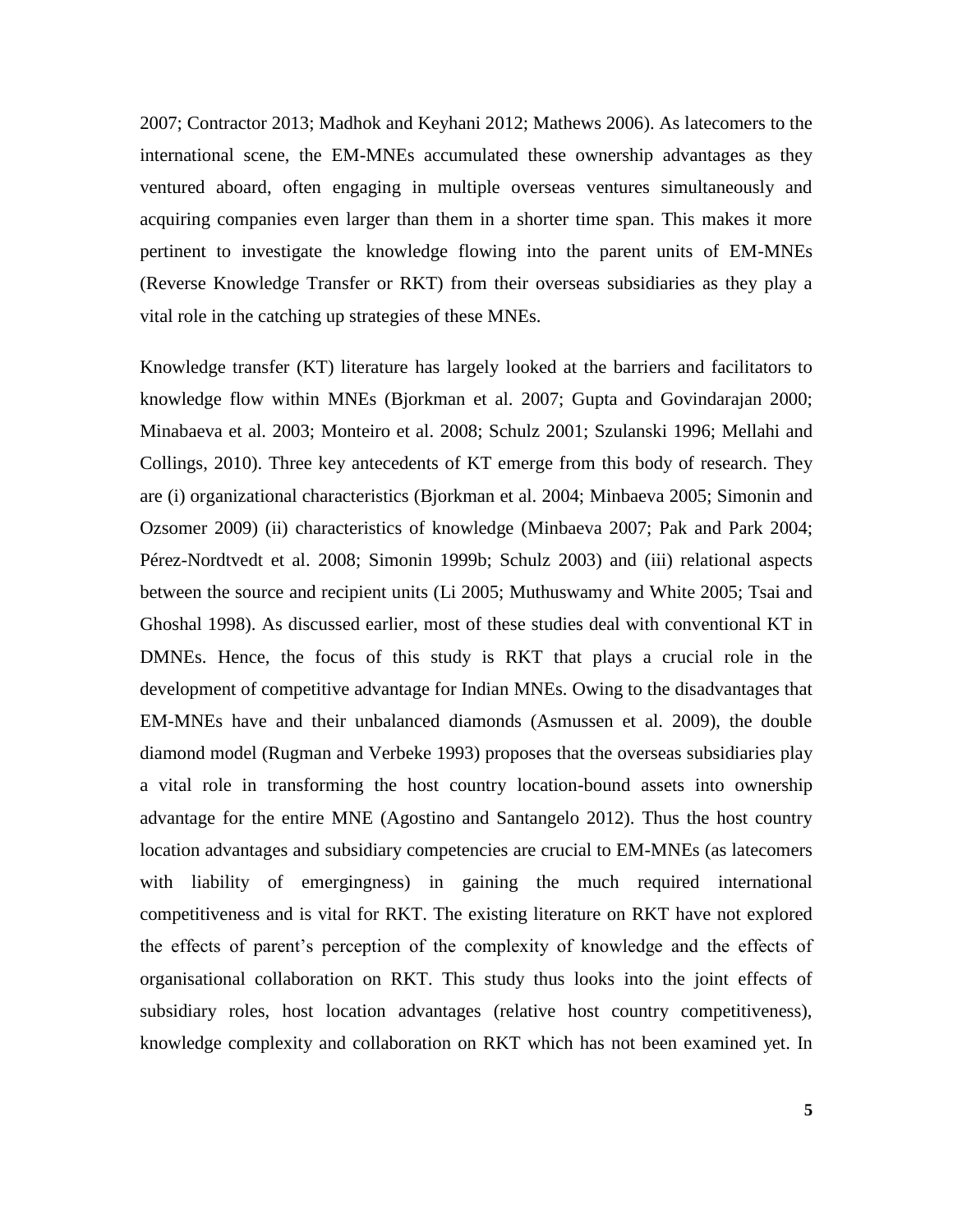the subsequent sections, we discuss each of these variables and their association with RKT in EM-MNEs.

#### **Subsidiary role**

Subsidiary's role refers to the "set of formal and informal management systems that determine the relationship of the subsidiary to its parent and affiliates" [\(Birkinshaw,](http://scholar.google.co.uk/citations?user=v7TLBXMAAAAJ&hl=en&oi=sra) and Morrison 1995). Since the MNE is a network of interconnected units wherein each individual unit has its own role and responsibilities to fulfil, the contribution of each subsidiary towards knowledge inflows and outflows varies according to the assigned role (Gupta and Govindarajan 1991; McGuinness et al. 2013). Using Birkinshaw and Morrison's (1995) typology that is based on geographic scope and autonomy, we look at three subsidiary roles - namely *local implementer (LI)*, *specialised contributor (SC)*, and *world mandate (WM)* - whose contribution to RKT could potentially vary. LI tend to have "limited geographic scope, typically a single country, and severely constrained product or value-added scope" and their basic role is to "adapt global products to the needs of the local market" (Birkinshaw and Morrison 1995). SC tends to have "considerable expertise in certain specific functions or activities" (Birkinshaw and Morrison 1995). Subsidiaries with WM tend to operate in "a strategically important market and had high levels of resources and expertise" (Birkinshaw and Morrison 1995). The implicit assumption here is that the role envisioned for the subsidiary by the parent EM-MNE is an indication of the superior competence possessed by the subsidiary.

LI are more focussed on local production, and therefore, the possibility of EM parents seeking this knowledge is comparatively lower when compared to SC or subsidiaries with WM. Since subsidiaries with the WM have a wider scope of activities under their purview with more global responsibilities, they tend to be more valuable sources of knowledge for the EM-MNE parent. The SC have a much narrower focus and are in possession of specialised capabilities and has higher levels of interdependence (Birkinshaw and Morrison 1995) with the rest of the units. Generally, subsidiary units functioning as the WM and SC tend to contribute more towards knowledge outflows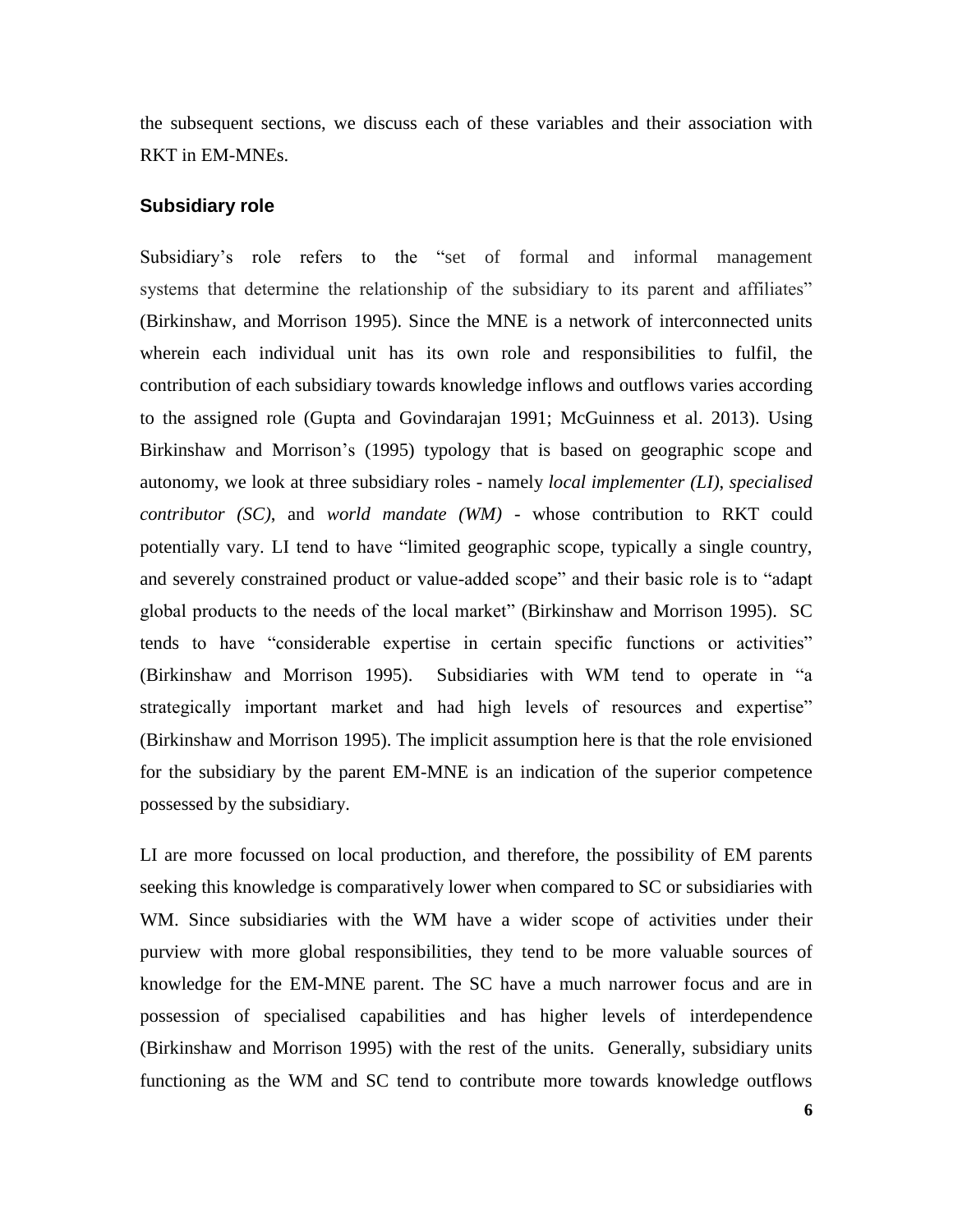(Gupta and Govindarajan 1991; 1994), by acting as 'knowledge brokers' helping in diffusing innovation amongst the parent and other units of the MNE (Ambos et al. 2006). Hence EM parents who are in the process of acquiring the competencies required to operate in competitive global markets are more likely to be interested in the knowledge residing with WM and SC, as they would be considered more strategically relevant for their operations when compared to LI. This leads to the following hypotheses;

*Hypothesis 1a (H1a)*: Reverse knowledge flow from the overseas subsidiary to the Indian parent would be more prominent for subsidiaries with a world mandate (WM) when compared to local implementers (LI).

*Hypothesis 1b (H1b)*: Reverse knowledge flow from the overseas subsidiary to the Indian parent would be more prominent for subsidiaries that are specialised contributor (SC) when compared to local implementers (LI).

#### **Relative competitiveness of the host country**

Subsidiaries operate in business environments that consist of suppliers, competitors, customers, government agencies, universities, research organisations and infrastructure, all of which have potential impacts on the development of the unit (Furu 2001). The levels of economic development of the host country influence the extent of knowledge flows (Gupta and Govindarajan 2000; Monterio et al. 2008). In this case, the relative economic development of the host country when compared to the home country influences the way in which the parent EM-MNE perceives the knowledge stock of the subsidiary (Gupta and Govindarajan 2000). In a scenario when the host countries are relatively economically advanced compared to the home country, they are more likely to be part of superior industrial clusters and other networks that possess advance knowledge (Ambos et al. 2006; Demirbag and Glaister 2010), which in turn provides the EM-MNEs with competitive advantage (Pillai 2006). This proves to be crucial for the EM-MNEs in overcoming their inherent weaknesses. The diamond network model (Rugman and Verbeke 1993) also talks about how home countries have unbalanced diamonds as they are strong in some dimensions and weak in others (Asmussen et al. 2009) and how they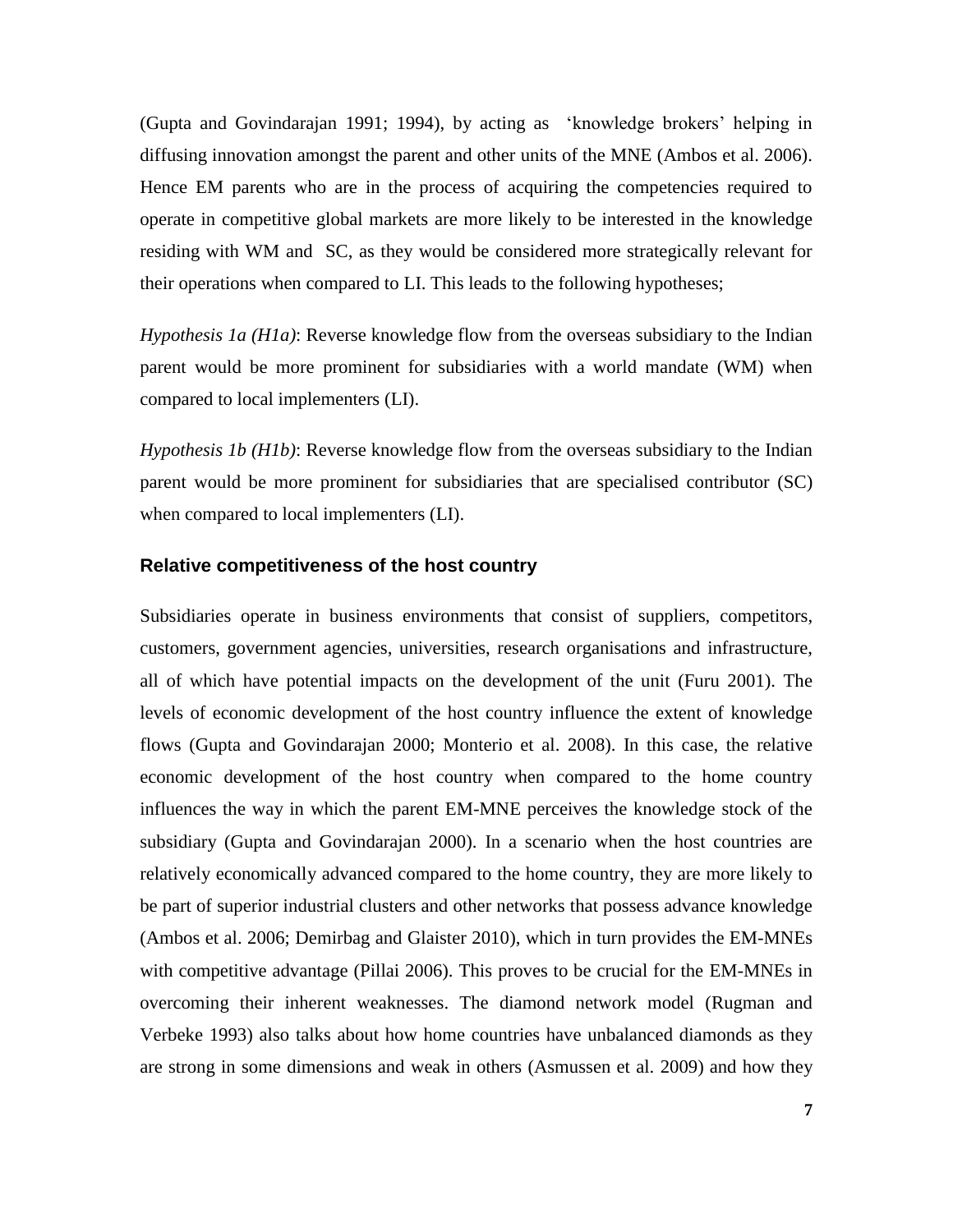tap into the stronger dimensions available in more competitive host countries via their subsidiaries. Subsidiaries from more competitive countries are likely to be viewed as trend-setters who are more efficient when it comes to technical, managerial and marketing expertise. This makes the knowledge held by such subsidiaries very desirable and attractive to the EM-MNE parent and it is likely increase the outflow of knowledge from the subsidiary to the parent. For instance, recent evidence show that outward knowledge flow from subsidiaries in economically developed country like Finland is significantly higher than those from China (Li et al. 2007). This leads to the following hypothesis;

*Hypothesis 2 (H2)*: Reverse knowledge flow from the overseas subsidiary to the Indian parent is positively associated with the competitiveness of the host country compared to the home country.

#### **Collaboration between organisational units**

The positive effect of social capital on organisational KT in terms of social interaction, trust and shared vision has attracted a lot of attention (Dhanaraj et al. 2004; Muthuswamy and White 2005; Pak and Park 2004; Tsai and Ghoshal 1998). Working closely in groups fosters an environment favourable for knowledge exchanges (Brown and Duguid 1991). By way of socialisation, organisational units identify themselves more to the corporate goals and values. Social interactions and sharing of experiences helps the units to develop shared cognitive models (Grant 1996) which in turn open up communication between the units. Joint activities involving different units creates a shared understanding of the other unit's technical capabilities and "who knows what'. Overall, close collaboration between units of MNEs help overcome the cultural and institutional barriers that could hinder KT between the units (Simonin 1999a; Taifi and Passiante 2012). For the EM-MNE parent to benefit, the RKT must be accompanied by collaboration between unites and internal transfer mechanisms (Chen et al. 2012).Hence we propose the following hypothesis;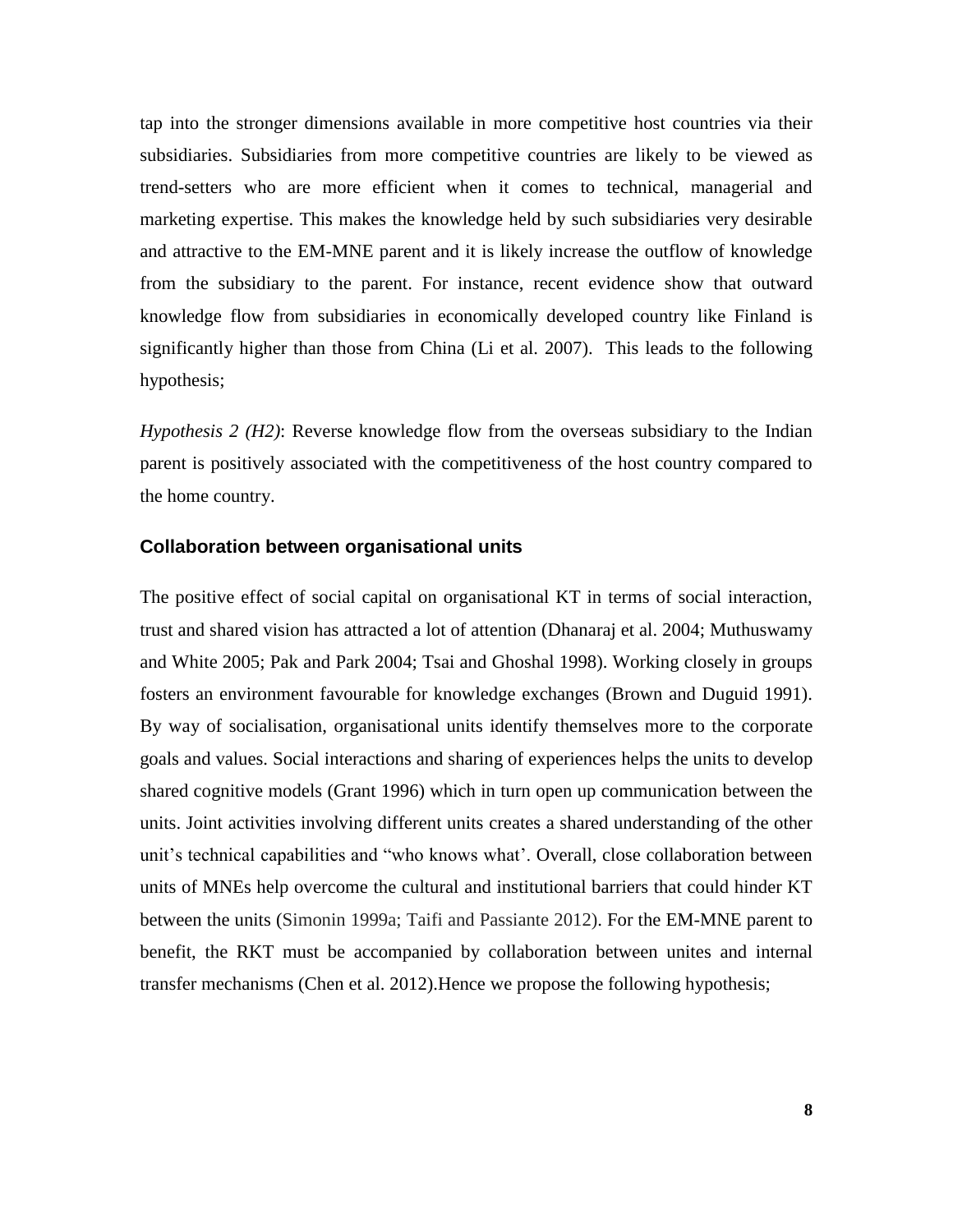*Hypothesis 3 (H3)*: Reverse knowledge flow from the overseas subsidiary to the Indian parent will be positively related to the collaboration between the subsidiary and the parent units.

The levels of collaboration between organisational units also depend, to a large extent, on the industry to which they belong. In firms belonging to high and medium technology and knowledge intensive sectors, knowledge from different streams need to be integrated (Prahalad and Hamel 1990). Knowledge in such industries, in many cases, is embedded in host local networks (Almeida and Kogut 1999) and tacit in nature (Simonin 1999a; Zander and Kogut 1995) which require channels for transfer and frequent interaction between the EM-MNE and its developed market subsidiary (Chen et al. 2012). These are industries, where typically, EM-MNEs may not have firm specific advantages for asset exploitation, but could be seeking technology based resources through an acquired developed market based subsidiary (Bertoni et al. 2008). These are also fast changing industries requiring such mechanisms of interactions (Chen et al. 2012). Such industries tend to be very innovative and in constant need to evolve and upgrade their knowledge (Kumar and Singh 2008). All this makes it more crucial for such industries to rely more on collaborative projects to bring in their specialised knowledge and put them to use. This will lead to more knowledge transactions than in firms that are from low technology and less knowledge intense sectors. Hence we propose;

*Hypothesis 4a (H4a)*: The positive effect of reverse knowledge flow on collaboration will be greater for Indian MNEs that are from high technology and knowledge intensive sectors when compared to low technology and knowledge intensive sectors.

*Hypothesis 4b (H4b)*: The positive effect of reverse knowledge flow on collaboration will be greater for Indian MNEs that are from medium technology and knowledge intensive sectors when compared to low technology and knowledge intensive sectors.

### **Knowledge Complexity**

Knowledge complexity deals with the comprehension of the knowledge and is also closely associated with the width that the knowledge spans (Grant 1996). Hence,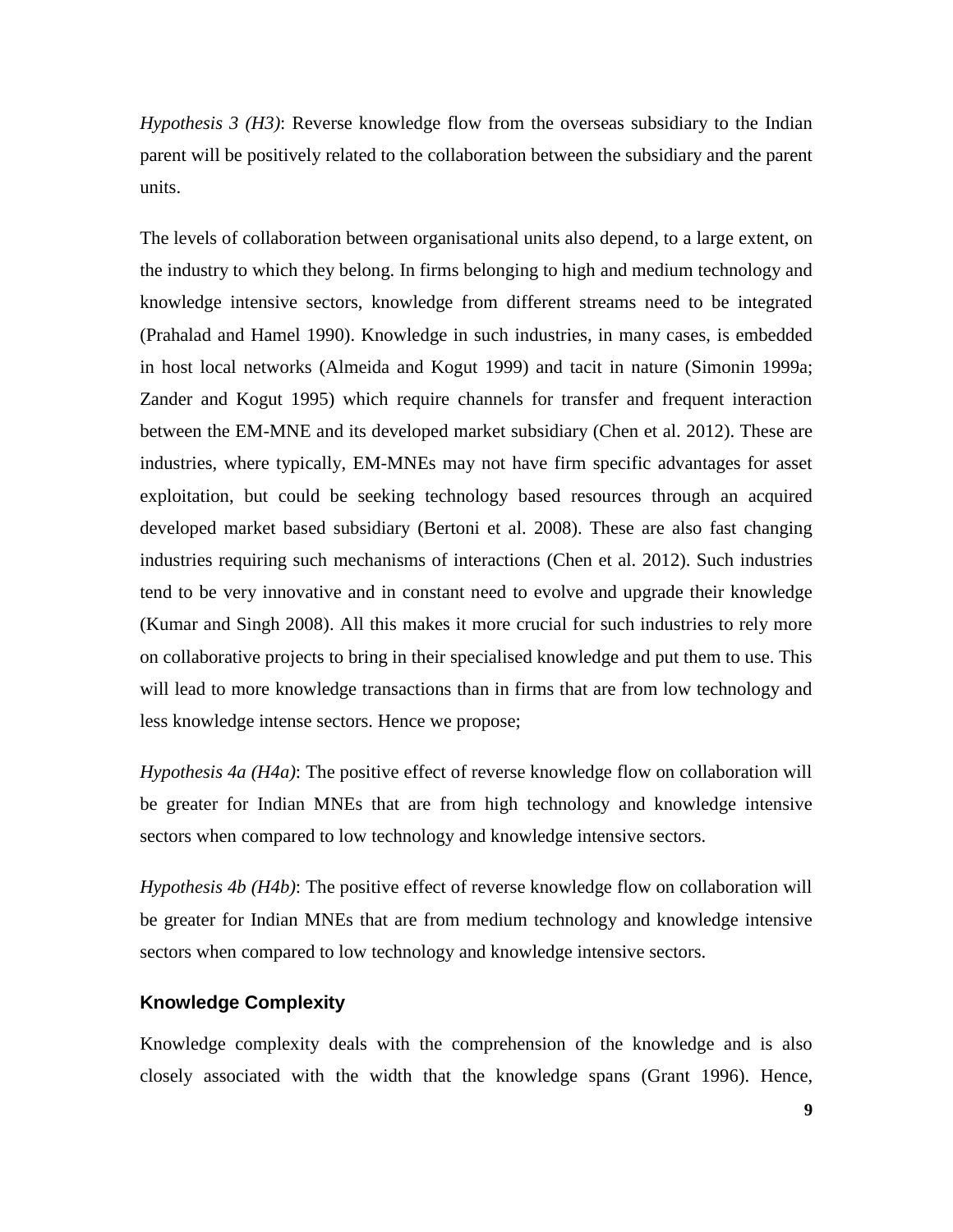knowledge could prove to be more complex especially when it spans across multiple domains of expertise. It then becomes difficult to familiarise with all of the various involved components (Simonin 1999b) so as to get the complete picture. Hence this could prove to be a hindrance to knowledge flows (Simonin 1999b; Pak and Park 2004). Here the complexity contributes to "stickiness" of knowledge or the difficulty to transfer knowledge. This makes the knowledge less prone to imitation and hence cannot be easily substituted. However, one also needs to take into account the fact that such knowledge is crucial for the EM-MNEs especially in their capability building and catching-up strategies.

Although the influence of knowledge aspects on conventional KT has been looked into, the effect on RKT still needs to be better understood. This is because unlike conventional KT, RKT needs the parent to be persuaded (Yang et al. 2008) to initiate the RKT. Evaluation of the subsidiary knowledge characteristics by the parent is crucial when it comes to this decision related to RKT. The EM-MNE parent could be deterred from attempting RKT that involves very complex subsidiary knowledge because of the associated levels of difficulty to comprehend. Hence it is also pertinent that the knowledge complexity is evaluated from the parent EM-MNE's perspective. As RKT is based on the parent unit's prerogative, the complexity of knowledge as perceived by them influences the transfer. The more difficult the transferability of the knowledge from a parent EM-MNE's perspective, there is likely to be more reluctance associated with attempting the same. Hence the study proposes;

*Hypothesis 5 (H5)*: Reverse knowledge flow from the overseas subsidiary to the Indian parent will be negatively related to the complexity associated with the subsidiary knowledge as perceived by the parent.

## **Research Method**

**Data Collection**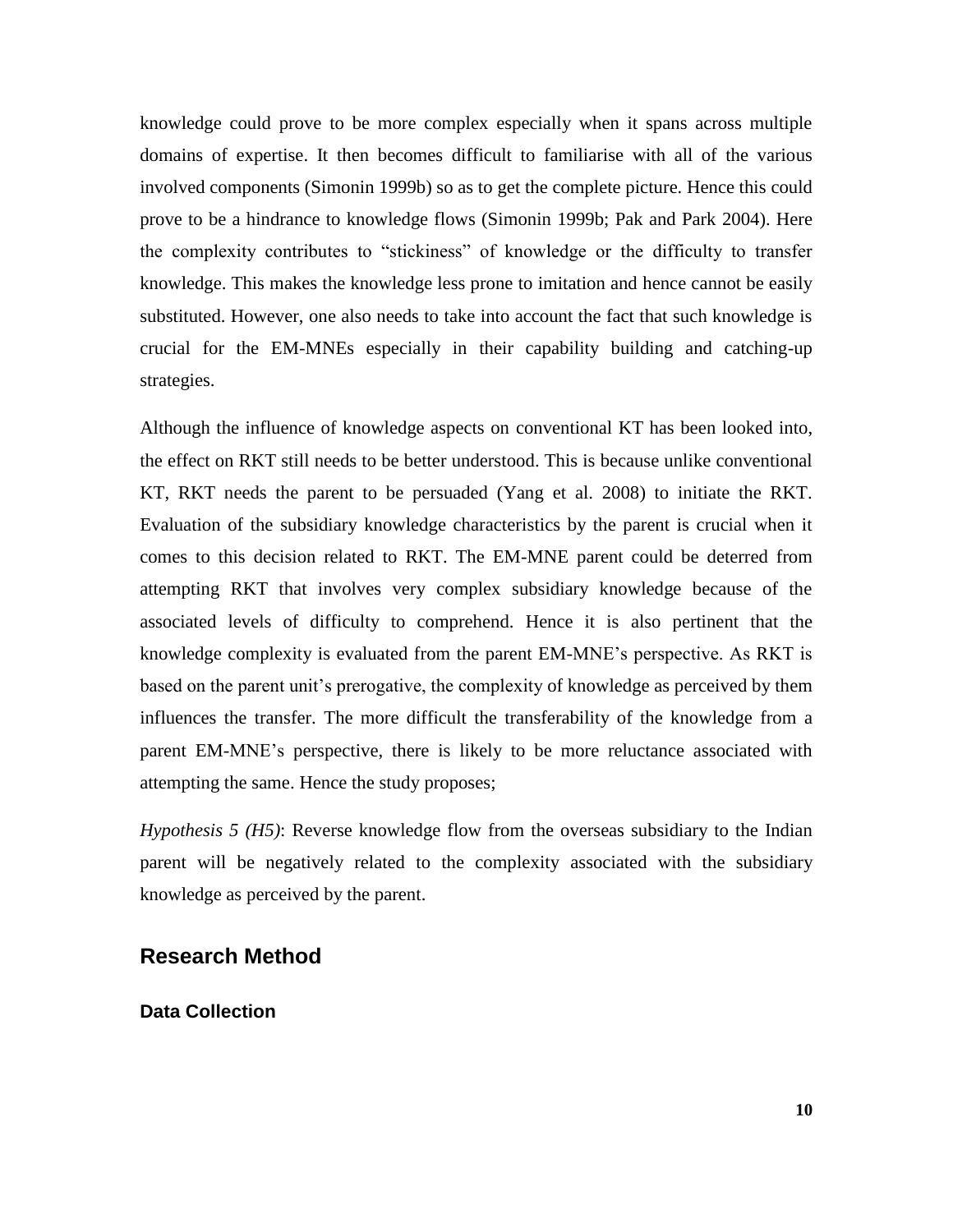Data was collected for this study over a period of 6 months (August 2011 to January 2012) by conducting a survey of Indian MNEs with overseas acquisitions. Indian overseas acquisitions have been chosen for several reasons. Their accelerated internationalization patterns – mainly via acquisitions with majority ownership, host locations that are very geographically dispersed with a pronounced shift towards developed economies, the large proportion of privately owned MNEs from technology and knowledge intensive sectors and the presence of influential entrepreneurial business groups have attracted attention from both media (BCG 2012; Business Week 2006; Economist 2008; Girod et al. 2009) and academia (Aulakh 2007; Cuervo-Cazurra 2012; Contractor 2013; Gaur and Kumar 2010; Jormanaien and Kovashnikov 2010; Khanna and Palepu 2006; Sethi 2009). Additionally, Indian MNEs account for the most number of finalised overseas deals (WIR 2010) when compared to other BRIC countries. Also, there is evidence to suggest that generally Indian MNEs have been more successful than their Chinese counterparts at integrating their acquisitions (Gupta and Wang 2009) and providing more value to their shareholders (Kale 2009; Ray and Gubbi 2009). The questionnaire was administered to 329 Indian MNEs and after two to three rounds of follow-ups, we received 114 responses out of which 101 were usable. The firm level response rate was 31%. Non response bias was checked with a t-test which confirmed that non-respondent and respondent firms did not significantly differ in terms of pertinent firm related parameters<sup>ii</sup> (Ambos and Ambos 2009). The results thus rule out non response bias for this study. The respondents were also assured of complete confidentiality with regards to the responses provided.

The list of 329 Indian MNEs was compiled from <sup>iii</sup>FICCI reports (FICCI 2006; FICCI and Grant Thornton 2010) that comprise of the mergers and acquisitions made by Indian MNEs between 2000 and  $2010<sup>iv</sup>$ . The FICCI list (2006) of Indian MNEs had their acquisitions in various host countries largely dominated by US (33.3%), UK (13.1%), Germany (6.2%), Australia (5.2%), France (3.6%) and Singapore (3.3%). With regards to their acquisition in developing countries, they are located predominantly in China (2%), Brazil (1.3%), Egypt (1.3%), South Africa (1.3%) and Thailand (1.3%). Prior to the administration of the questionnaire, a pre-test was done on managers from Indian firms and senior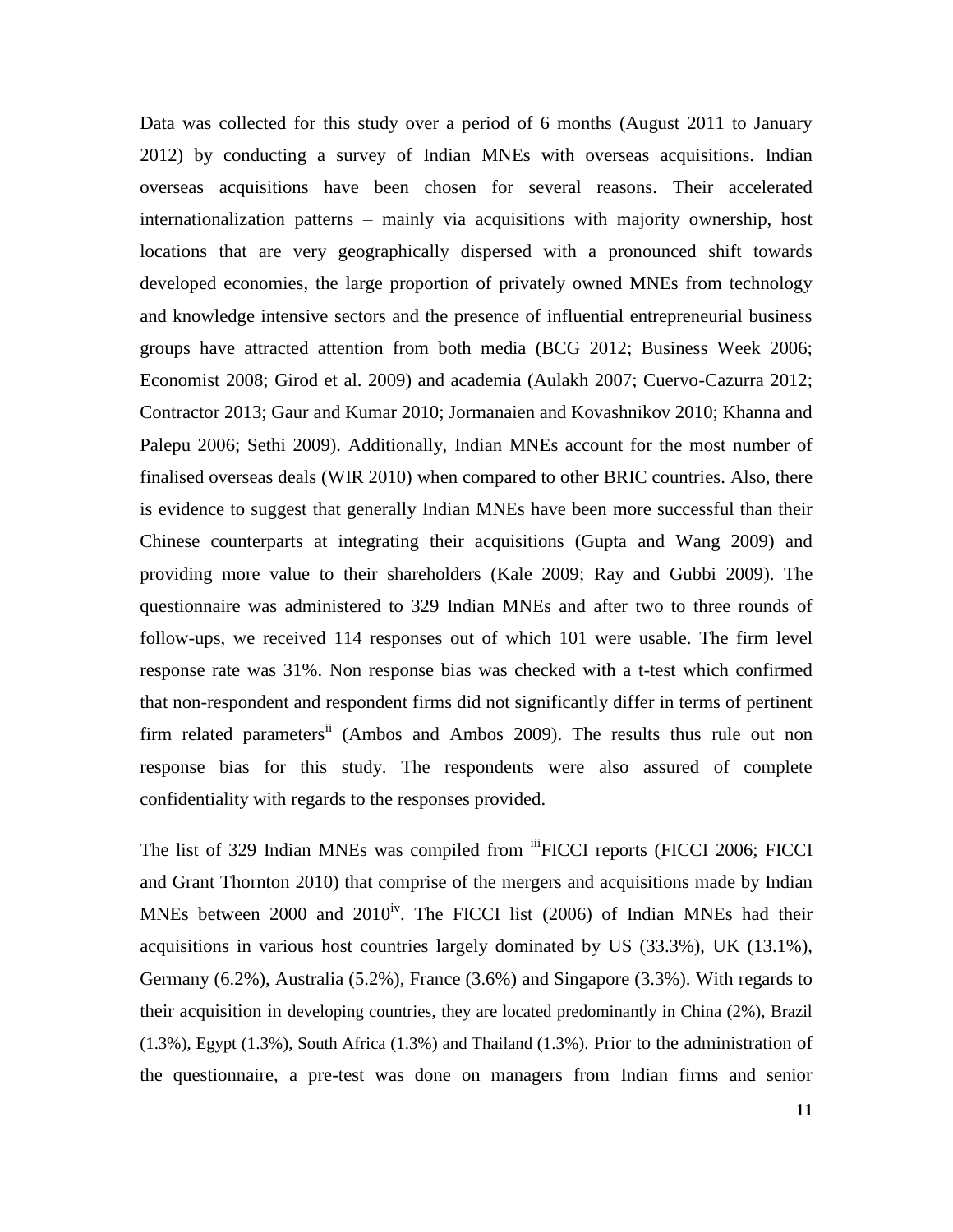academics. Local research teams in India were also utilised to identify potential respondents, establish contacts and to administer the surveys. 71% of the respondents were senior managers (CEOs, COOs, CIOs, VPs, GMs and Business Heads) and 29% were middle level managers (heading departments or functions). The average respondent tenure with their respective organisation is 9 years. The majority of the respondent Indian MNEs were from IT (17%), Pharmaceutical (20%) and Automotive (12%) sectors and the subsidiaries were located mostly in Unites States (32%), UK (19%) and Germany (9%). The mean age of the respondent MNEs was 37 years. The characteristics of sample Indian MNEs are summarized in Table 1.

#### Insert Table 1 around here

Most studies on KT and specifically those on RKT (Ambos et al. 2006; Persson 2006; Yang et al. 2008; Hakanson and Nobel 2001; Rabbiosi, 2011) have been nodal studies (involves either the source or recipient unit) based on primary data or based on patent data (Frost and Zhou 2005). This is mainly due to the practical difficulties associated with collecting data from both units of the dyad. With regards to RKT, the recipient unit is the parent unit and hence for a nodal study, it would be more meaningful to capture RKT from the parent perspective (Ambos et al. 2006; Rabbiosi 2011) as the recipient of the transferred knowledge has a better understanding of the extent of the transmitted knowledge that has been actually received at their end. Since this study is on EM-MNEs from India, it is further imperative to understand the process from the parent EM-MNE units located in India. Hence the survey was conducted at the parent unit level in India and hence the measures of all variables were captured from a parent perspective. However, getting the subsidiary perspective (source) would have provided much more depth and meaning to this study and this is a limitation with this study. In addition, most studies on KT target the knowledge inflow/outflow into/from a focal subsidiary (Gupta and Govindarajan 2000; Bjorkman et al. 2004). For this study, since the parent perspective has been captured, the set of questions were posed for a focal subsidiary that the respondent senior executive was most familiar with so as to enable the respondent to give accurate estimates of the extent of RKT and other variables involved. This enables to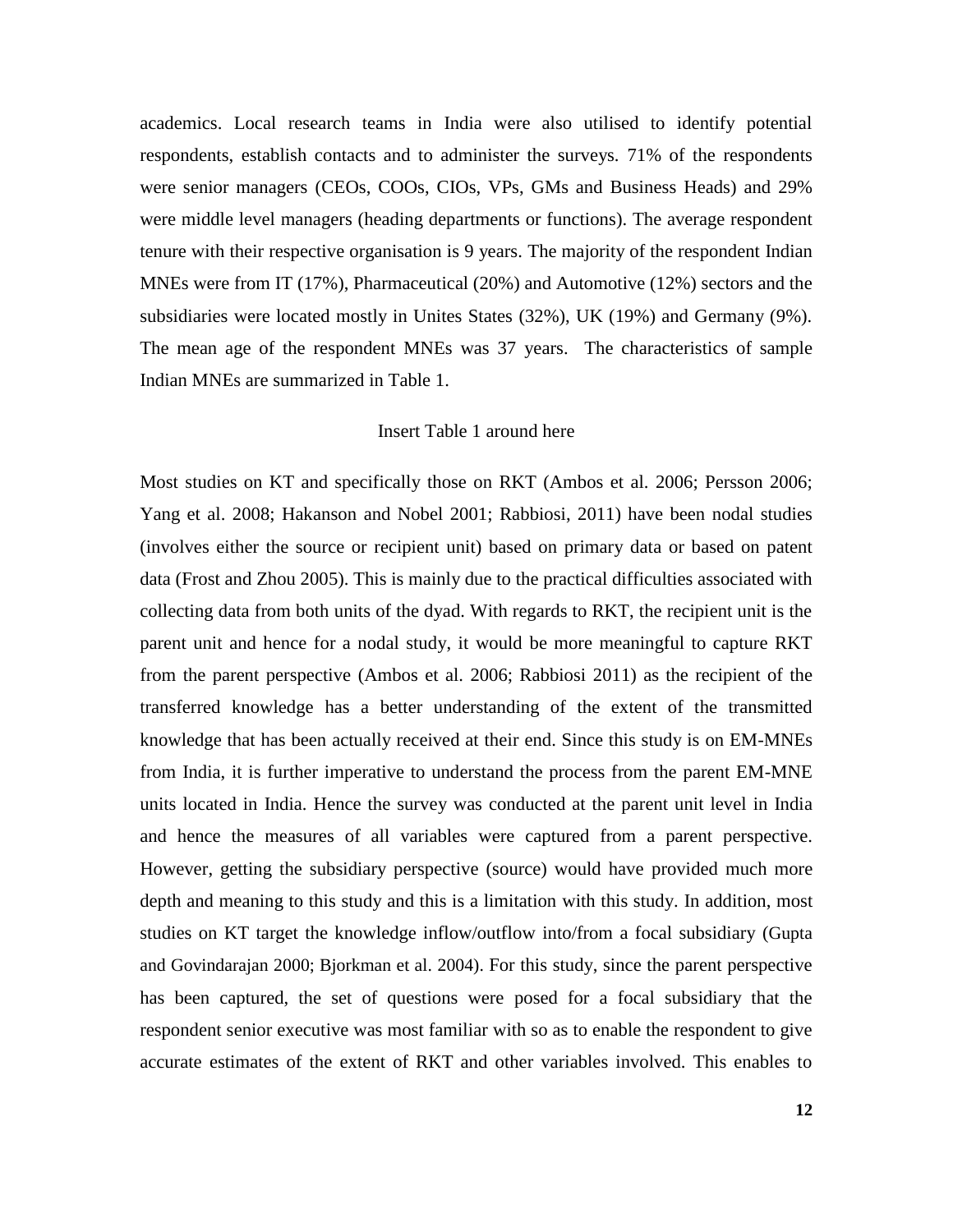control for subsidiary size, age and other such subsidiary level variables to be captured for a specific subsidiary.

#### **Variable Measures**

#### *Dependent Variable*

The dependent variable RKT was measured using three items 'our subsidiary provides us with knowledge and skills' (Gupta and Govindarajan 2000) in the areas (a) technological (b) marketing and (c) management using a seven-point Likert scale (1=not at all to  $7=$  a very great deal). The scales used for the variables in the study have been provided in Appendix A.

#### *Independent Variables*

Collaboration between the parent and the subsidiary unit was measured (Richey and Autry 2009; Lee and Choi 2003) with four items. A seven-point Likert scale (1=strongly disagree to 7=strongly agree) was used. Knowledge complexity was measured for the three different knowledge types using the scale from Simonin (1999b).

For subsidiary role, respondents were asked to choose the category that the subsidiary belongs to viz. world mandate, specialised contributor or local implementer (Birkinshaw and Morrison 1995). The respondents were provided with appropriate descriptions pertaining to each of the roles. In terms of the subsidiary roles, the data had subsidiaries belonging to all different roles viz. Strategic contributor (41%), World Mandate (29%) and Local Implementers (30%) indicating that the set of subsidiaries chosen by the respondents were heterogeneous. This heterogeneity can also be observed in terms of their age, host location and size (Table 1).

Secondary data was used as a measure of competitiveness index at the country level which was taken from the global competitiveness report (2011-2012) released by World Economic Forum (WEF). The ratio of the WEF scores (as provided in the world competitiveness report 2011-2012) of the host country to that of the home country have been used as a measure of relative competitiveness<sup>v</sup>.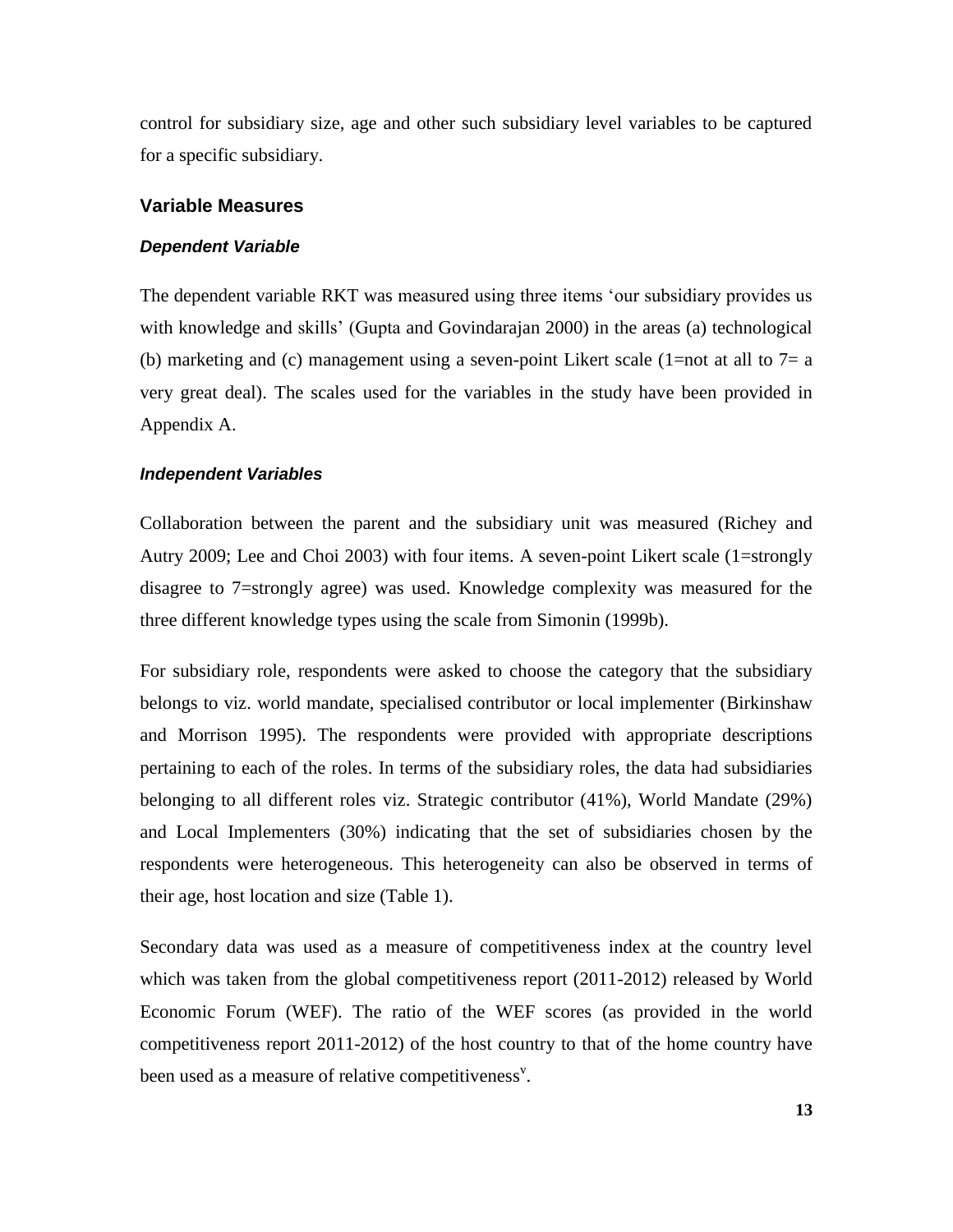#### *Control Variables*

#### *Firm level control variables*

Control variables at the firm level that have been used in the study include the size (number of employees), age (year established) of the parent as well as the subsidiary and the international experience of the parent (years since first international venture). Logarithmic transformations were used for all of the above (to address the skewness in data). The absorptive capacity of the parent unit was also controlled for as this is seen to be one of the main drivers of KT (Gupta and Govindarajan 2000). The scale used for absorptive capacity was taken from Pak and Park (2004). The mode of establishment was controlled for using dummy variables that were created for three main establishment modes which include greenfield, brownfield, and mergers (reference group).

#### *Industry level control variables*

To control for the industry level effects, we grouped the respondent firms into (i) high technology and highly knowledge intensive (ii) medium technology and knowledge intensive and (iii) low technology and less knowledge intensive. This categorisation<sup>vi</sup> (Garcia-Manjon and Romero-Merino 2012) is based on the NACE code.

#### *Country level control variable*

Finally, we also controlled for cultural distance (Kogut and Singh 1988) between home and host countries based on Hofstede's (1980) four cultural dimensions.

#### *Validity and reliability*

The results of the confirmatory factor analysis (CFA) have been provided in Table 2 (SmartPLS V2.0 (Ringle et al., 2005) was used). It was found that the outer loadings  $(\geq 0.7)$  of the items on the construct are significant ( $p<0.01$ ) and are also the highest on the construct it measures when compared to their loadings on other constructs (Chin 1998). The values for composite reliability (CR≥0.7), average variance extracted (AVE≥0.5) and Cronbach's alpha ( $\alpha \geq 7$ ) establish the convergent validity and reliability (Bagozzi and Yi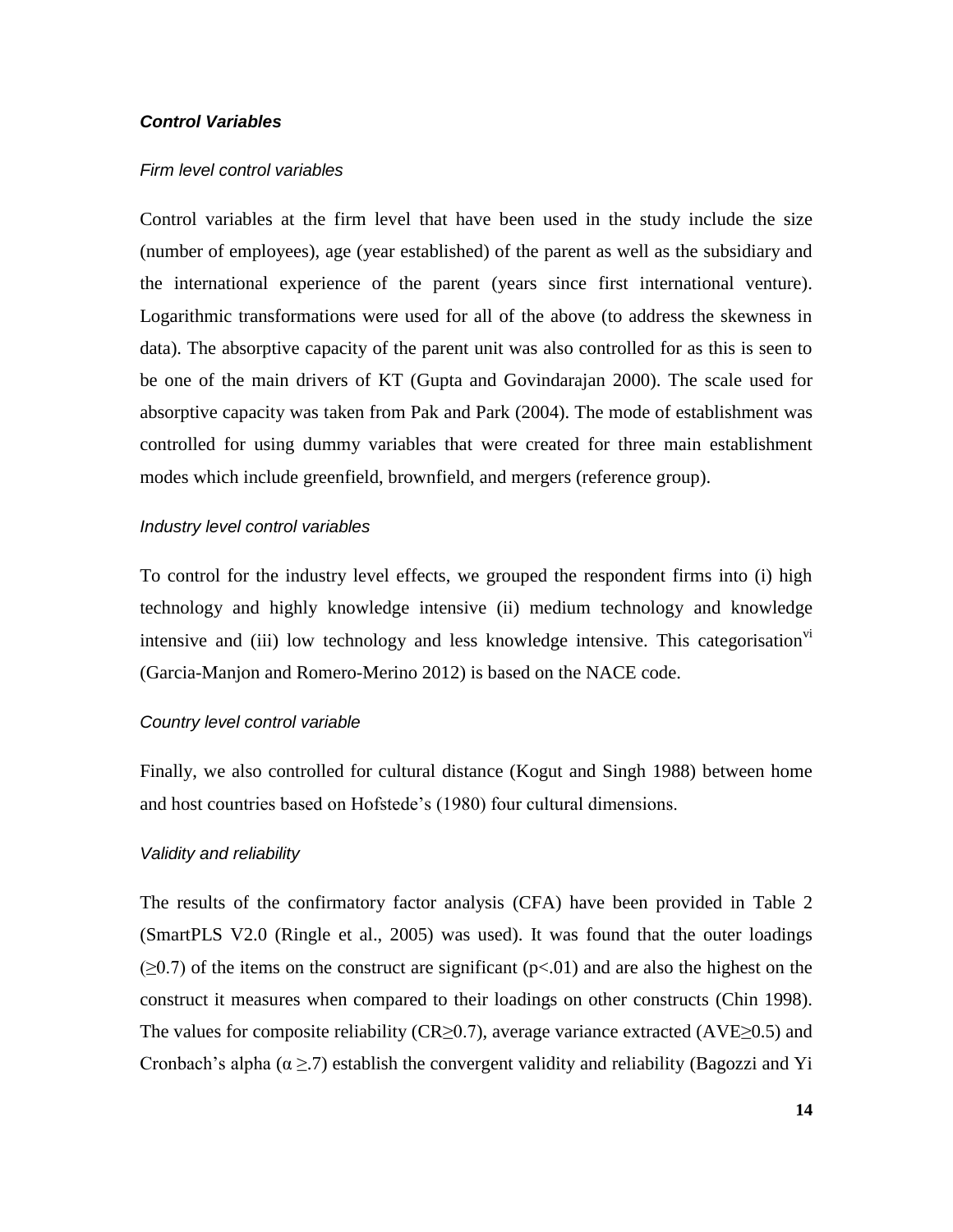1988; Nunnally 1978) for the latent construct measures. The Fornell-Larcker criterion (Fornell and Larcker 1981) was also checked and found to be compliant, which is an indication of the discriminant validity of the measures. We also compared our primary data with secondary data to improve the validity of our findings. We examined patterns of subsidiary mandate expressed by respondents in our survey and the patterns that emerged from the secondary dataset as a result of a qualitative judgement by three assessors<sup>vii</sup>.

Insert Table 2 around here

### **Empirical Results and Discussions**

Table 3 gives the descriptive statistics that includes the correlations between the variables. Since the correlations are all below 0.7, which indicates that multi-collinearity might not be an issue. However, to be more precise, the VIF (Variance Tolerance Factor) was also checked to make sure that they are less than 10 confirming that multicollinearity is not a problem (Hair et al. 1995**).** OLS (Ordinary Least Squares) regression was performed to test the hypotheses as given in Table 4.

Insert Table 3 around here

#### Insert Table 4 around here

As shown in Table 4, three models have been analysed and the F-statistics indicate that all of them are significant ( $p \le 0.001$ ). Model 1 and 2 illustrate the individual influence of the control variables and with the independent variables respectively on RKT. Model 2 has been used to test the hypotheses 1, 2, 3 and 5. In addition, because of the smaller sample size, these models were also analysed using PLS modelling (using SmartPLS V2.0) which further confirmed the findings and trends detected in this study. Model 3 includes that interaction effects to test hypotheses 4a and 4b.

The regression results indicate that the hypotheses relating (H1a and H1b) to the effect of subsidiary role on RKT is only partially supported. It could be seen that the result holds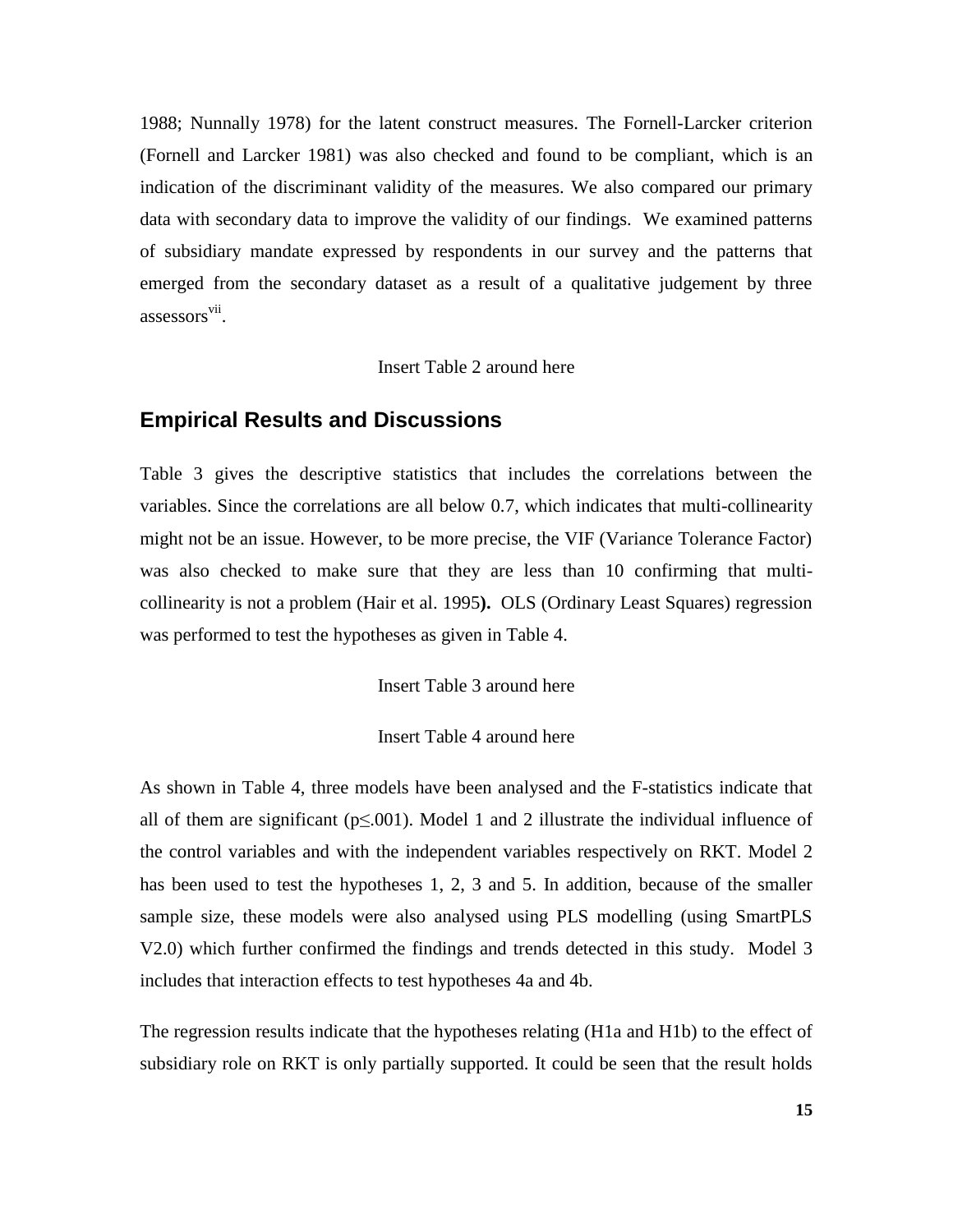well ( $\beta$ =.468, p=.077) only for SC (H1b) and is not supported ( $p$ =0.238) for subsidiaries with world mandate (H1a). This means that RKT from subsidiaries with world mandate is not significantly greater than that of local implementer while RKT from subsidiaries who are specialised contributor is significantly greater than that of local implementer. Gupta and Govindarajan (1994) propose that knowledge outflows are higher from subsidiaries that perform the role of global innovators and integrated players, since they serve as fountainhead of knowledge for other units. However, studies by Ambos et al. (2006) show a significant effect on reverse transfer benefits only when it comes to integrated players while the effect was not significant in global innovators. A comparison of Gupta and Govindarajan (1994) typology, with that of Birkinshaw and Morrison (1995) show that; integrated players are similar to specialised contributor and global innovators are similar to subsidiaries with world mandate (Harzing and Noorderhaven 2006). The results indicate that Indian MNEs are keener in transferring the knowledge from specialised contributor subsidiaries. MNEs in general have been increasingly orienting their R&D activities (R&D hub) towards international markets and knowledge centres (as decentralised units) and many of such R&D centres are controlled by the central R&D unit located at home base (Gassman and von Zedtwitz 1999). Indian MNEs have also utilised such opportunities that come with the global dispersion of R&D activities and have acquired such overseas units (knowledge power houses) with clear mandates (Bhaumik and Driffield 2011; Chittoor and Ray 2007; Elango and Pattnaik 2011). Such acquisitions are a vital part of their catching up strategies which enables them to compete much more effectively with their advanced counterparts (DMNEs).

The second hypothesis (H2) looks at the effect of relative competitiveness of the host country. The results illustrate that H2 is supported  $(\beta=2.245, p=.052)$  indicating that greater the overall competitiveness of the host country when compared to the home country, greater will be the RKT. Subsidiaries from such advanced countries are likely to be more competent and in possession of superior knowledge when compared to the Indian EM-MNE. The acquisitions of Indian EM-MNEs also show a significant dominance in the more advanced western markets (Sethi 2009) which is further evidence of this pattern (south-north acquisition) of knowledge seeking OFDI (Demirbag et al.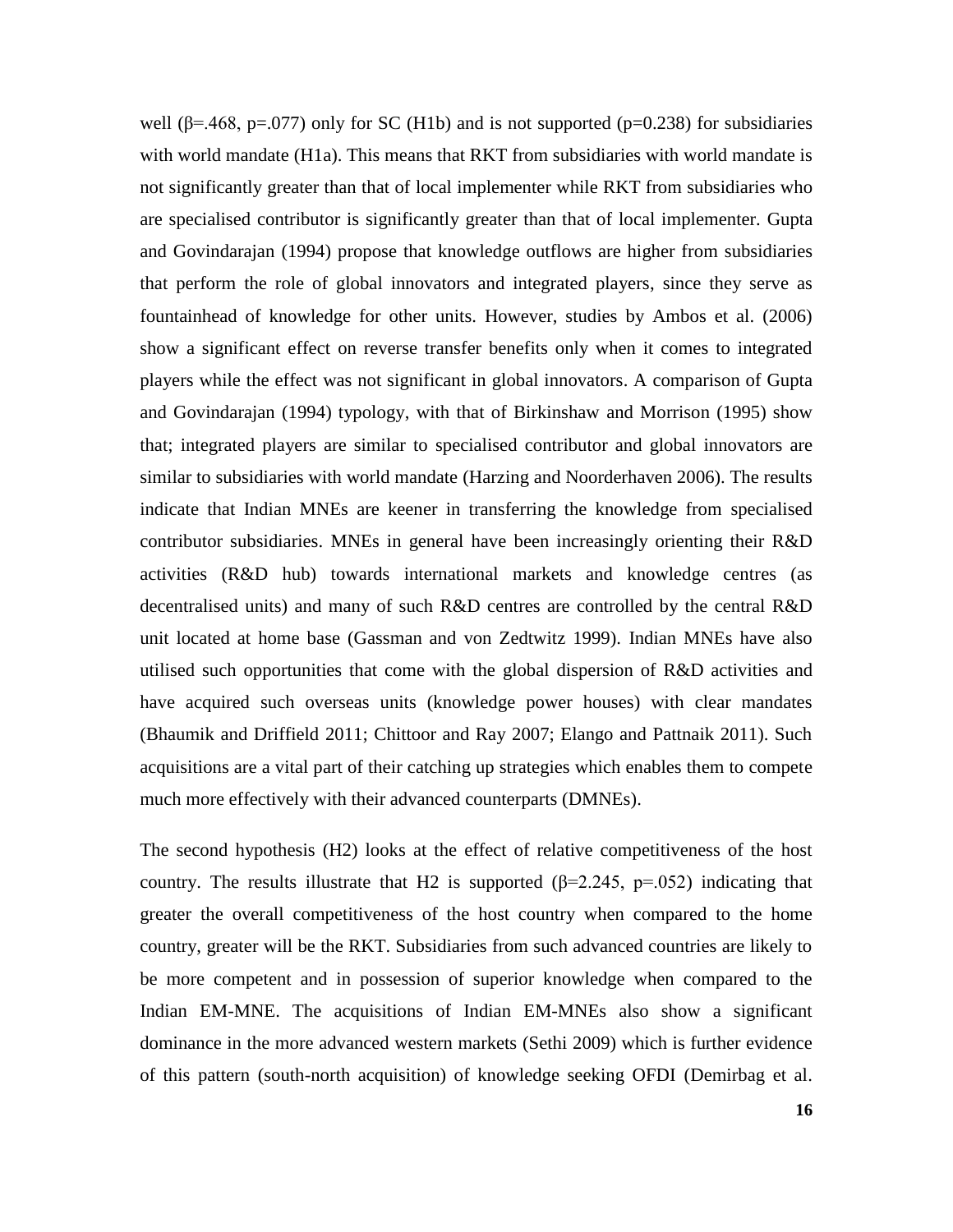2009). Further, studies also indicate that subsidiaries from advanced countries contribute more towards knowledge outflows (Ambos et al. 2006) while those from less advanced countries are more involved with knowledge inflows (Gupta and Govindarajan 2000). However, this study accounts for a number of indicators that cover the institutional and market environment of the host countries besides the economic indicators. The host country endowments in terms of being highly innovative locations with world class research, local skills and expertise, customers and supplier networks are very vital for the Indian MNEs. In their attempt to overcome their liability of emergingness (Madhok and Keyhani 2012), Indian MNEs look towards knowledge from host locations that are more competitive in terms of cutting-edge technologies and more advanced markets with better institutional environments to overcome their liability of emergingness. They seek complementary diamonds (Rugman and Verbeke 1993; Agostino and Santangelo 2012) and especially intangible assets in host locations that have specific advantages that they can derive competitiveness from. Indian MNEs have more opportunities for learning from such host locations in terms of operating in advanced markets with better infrastructure and institutional environment. Several Indian IT firms have been successful in setting up operational facilities and infrastructure in India along the lines of similar facilities in US and other advanced countries. This further indicates their learning from their operations and acquisitions in that part of the world.

The analysis also reveals the positive effects of collaboration between the parent and the subsidiary units on RKT as stated in H3 ( $\beta$ =.265, p=.052). Collaborative culture in an organisation fosters knowledge creation by way of improved knowledge exchanges (Lee and Choi 2003). Collaboration brings organisational units closer which in turn make them more open and willing to each other's ideas and experiences. This reduces potential differences and improves the shared understanding between the organisational units. In the context of this study based in the EM of India, where the involved units are quite dissimilar in their socio-cultural background, the social ties and shared vision resulting from such collaborations prove to be fruitful in blurring the boundaries between the units. This aspect is even more relevant in contexts where the subsidiaries are from the western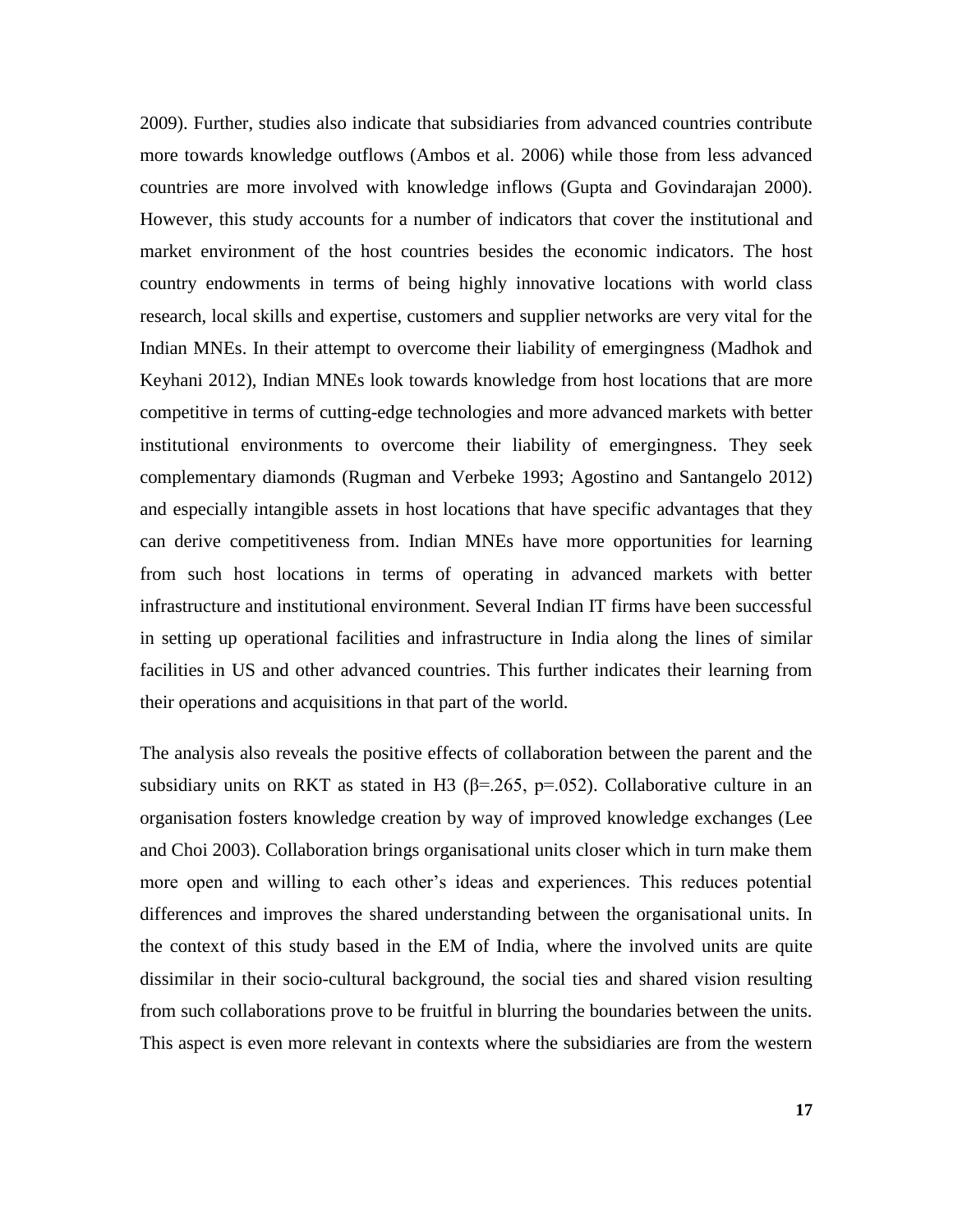countries who have more of an individualistic culture (Eaton and Louw 2000) when compared to India which typically has a collectivist culture.

The moderating effects of industry level variables on the positive impact of collaboration on RKT have been tested with hypothesis H4a and H4b. The results provide support only for H4a ( $\beta$ =.515, p=.082) which implies that the positive effect of collaboration on RKT is more prominent in the high tech and highly knowledge intensive sectors when compared to low tech and low knowledge intensive sectors. However, the effect was not significant ( $p=148$ ) for industries that belong to medium tech and knowledge intensive sectors. High tech and knowledge intensive sectors often require more collaboration between diverse streams of knowledge for their operations and development when compared to low tech and low knowledge intensive sectors. Such sectors are generally more R&D intensive and rely on cutting edge technology and innovation. Indian MNEs especially from the automotive and pharmaceutical sectors belong to this category and have benefited immensely from their overseas acquisitions when it comes to advancing their R&D operations and using this knowledge to develop their own products in home country (Bower and Sulej 2005; Gert 2010). Hence RKT in such units will also demand more collaboration between the associated units which is indicated by the results.

Hypothesis H5 deals with the negative effect of knowledge complexity on RKT. However, the results indicate a strong positive effect of knowledge complexity on RKT  $(\beta = .491, p = .000)$ . Prior studies see such knowledge attributes as deterrents to conventional knowledge flows (Simonin 1999a, b; 2004). Hence, this is one of the most surprising and interesting findings from this study. The results imply that as the complexity of the knowledge held by the subsidiary increases, the extent of RKT also increases. This could be attributed to the fact that the Indian EM-MNEs would have attempted to transfer the knowledge residing with their subsidiaries irrespective of the associated complexity levels. However in this scenario, since to acquire knowledge that is more complex also tends to be more difficult, the parent EM-MNE would have to resort to a greater extent of knowledge transfer to materialise the same. This could be the potential cause for the positive relationship between knowledge complexity and RKT.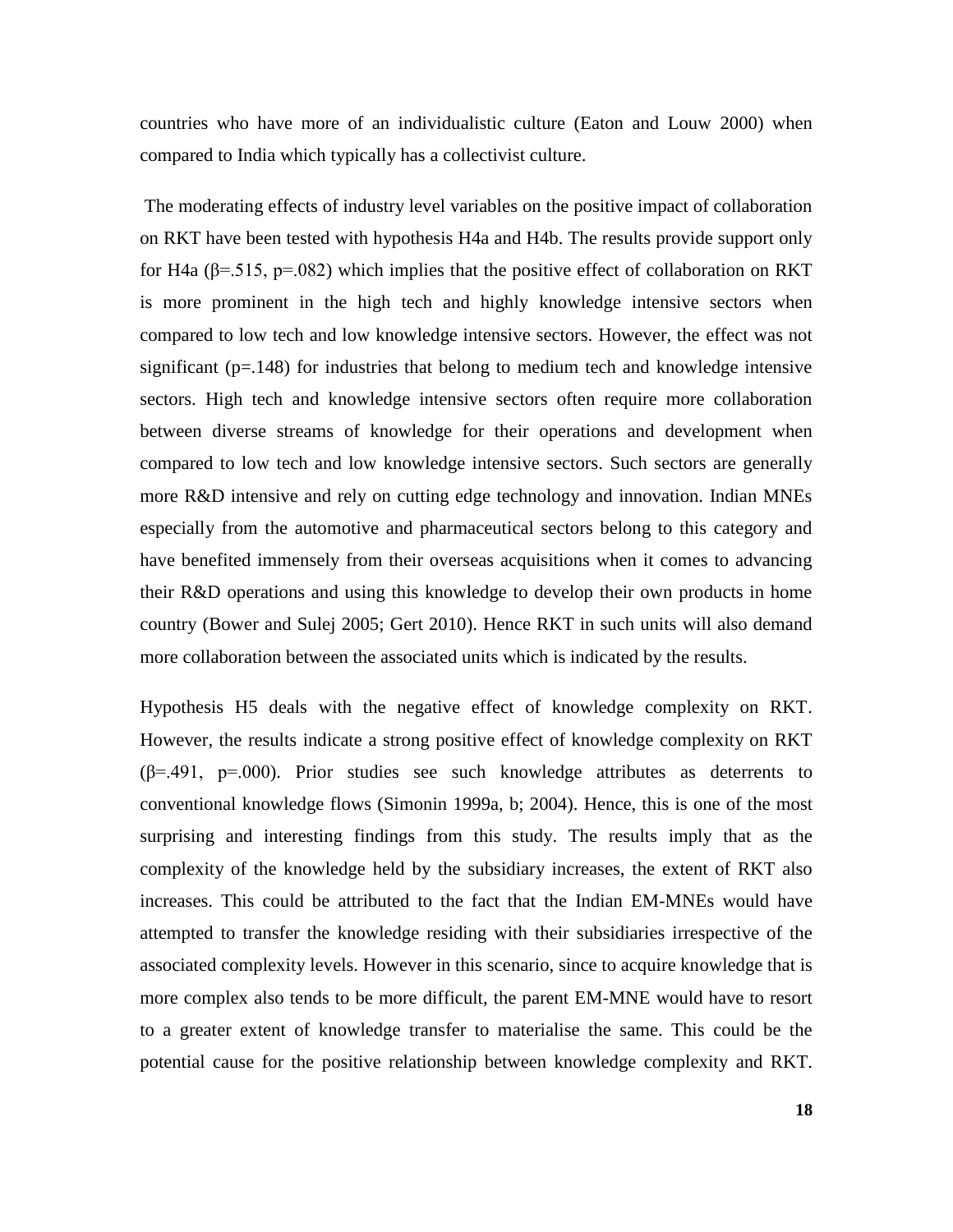The fact that the Indian EM-MNE had to resort to this RKT in spite of the associated complexity throws light on the fact that they were prompted to do this to close their capability gap with developed country MNEs. This indicates that the Indian MNEs are unperturbed by the complexity of the knowledge and they attempt to transfer it despite the associated complexity if they reckon that the knowledge will help them in overcoming their liability of emergingness (Madhok and Keyhani 2012) and gain the much needed competitive advantage. This indicates their attempt at springboarding (Lou and Tung, 2007) and learning effectively and leverage (LLL framework) the resources from their overseas linkages (Mathews 2006).

Regarding the control variables, cultural distance had a significant negative effect on RKT ( $\beta$ =-.619, p=.004). This confirms prior studies suggesting that cultural distance could be a hindrance to KT (Simonin 1999b; Cho and Lee 2004). This could be attributed to the fact that cultural differences could cause conflicts and misunderstandings amongst organisational units that are possibly rooted in their own national and organisational cultures.

## **Conclusion**

This study attempts to bring together two diverse streams of literature - on emerging markets and reverse knowledge transfer. Conventional KT has been extensively analysed in the international business and strategic management literature. However, the same cannot be said about RKT and more so in the context of EM-MNEs, since they are vital to their catching up strategies in pursuit of global ambitions. Based on the international expansion patterns of Indian MNEs that are largely motivated by the possibility of knowledge acquisitions; we attempt to analyse the joint effects of subsidiary role, relative competitiveness of host country, knowledge complexity and collaboration on RKT. Although the effects of subsidiary role have been investigated by earlier studies, this study attempts to capture competency of the subsidiary in terms of its mandate as well as the host country endowments which has not been explored in the extant RKT literature. In addition, the effects of collaboration between the culturally and socially diverse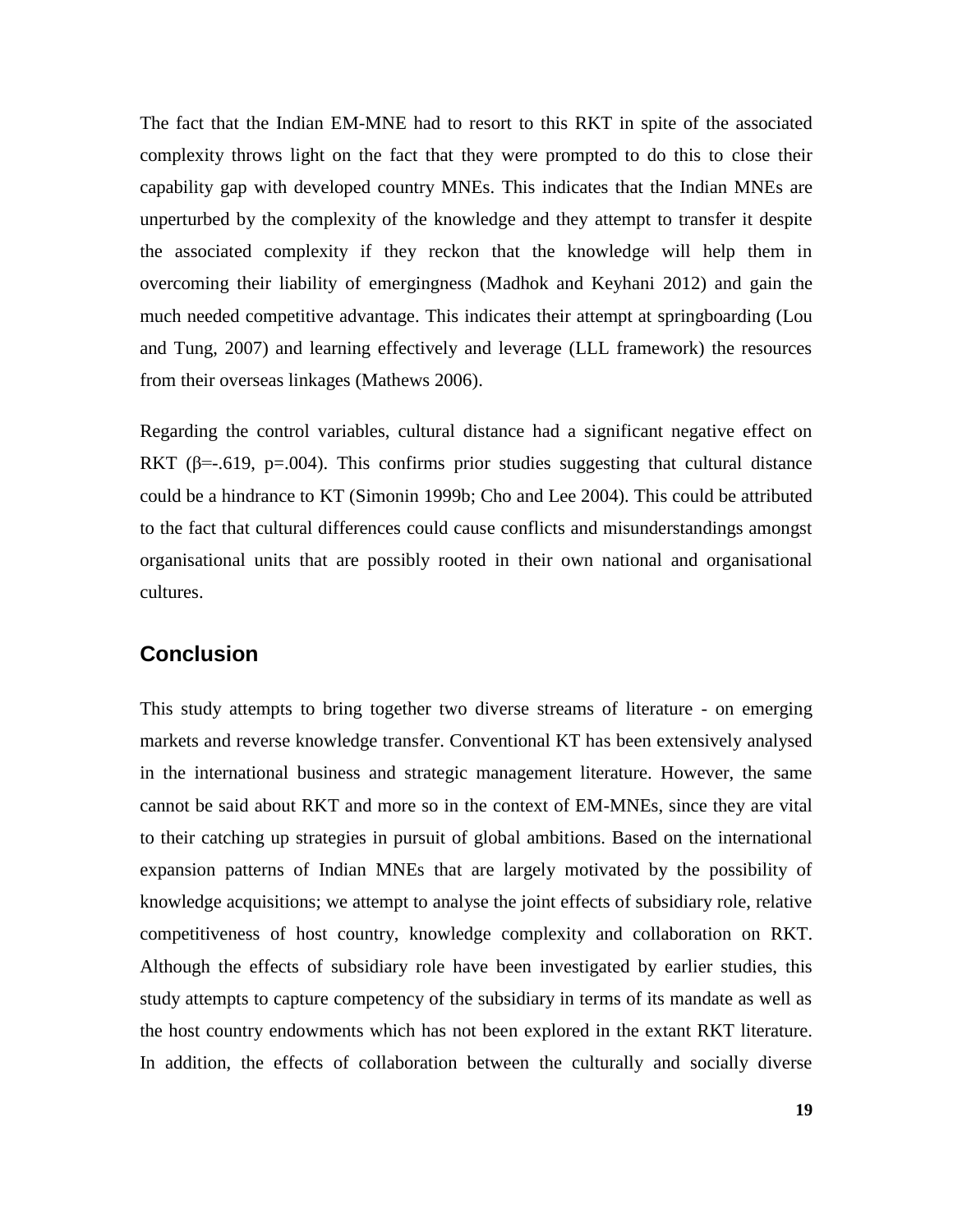organisational units and the parent perception of the knowledge complexity, which have been largely overlooked in the existing literature on RKT, have been explored in this study. This study thus extends our current understanding of RKT in MNEs and more specifically in the context of EM-MNEs.

As discussed earlier, the literature on EMs is caught in debates surrounding the need for newer theories to explain their internationalisation. Along the same lines, the results from this study prescribe to the more moderate view that EM-MNEs are not always different from the DMNEs. While some of the results from this study could very well be the same for DMNEs, it could be also be different in some other aspects. The results suggest that Indian firms are more interested in the knowledge residing with their Specialised Contributors. This means that they are on the lookout for very specific skills that these subsidiaries possess again confirming their strategy on acquiring specific capabilities that they do not possess to overcome their *liability of emergingness* (Madhok and Keyhani 2102). Acquisitions in well-endowed host countries provide the Indian MNEs with sophisticated markets and infrastructure, innovative technologies and skills and better managerial capabilities. This helps them tap into the local knowledge within the industrial clusters and utilise the benefits from local networks in the host country through their subsidiaries. This could be more pertinent to MNEs from highly technology and knowledge intensive industries that would benefit more from such advanced and competitive environments since they are continuously seeking better knowledge, skill and technology. The Indian MNEs from the pharmaceutical and automotive sectors that are very active in the M&A scene mostly fall into this category. While acquisitions in  $\frac{V}{I}$ UK helped Tata Motor's transformation into a formidable global player from a late entrant in the passenger car segment (Gert 2010), acquiring overseas R&D labs (in US and Western Europe) are definitely aiding Dr Reddys Labs and Ranbaxy with their drug discovery capabilities (Bower and Sulej 2005). Such acquisitions have provided the Indian MNEs with operational synergies in addition to the well-equipped R&D facilities, advanced knowledge and a global footprint.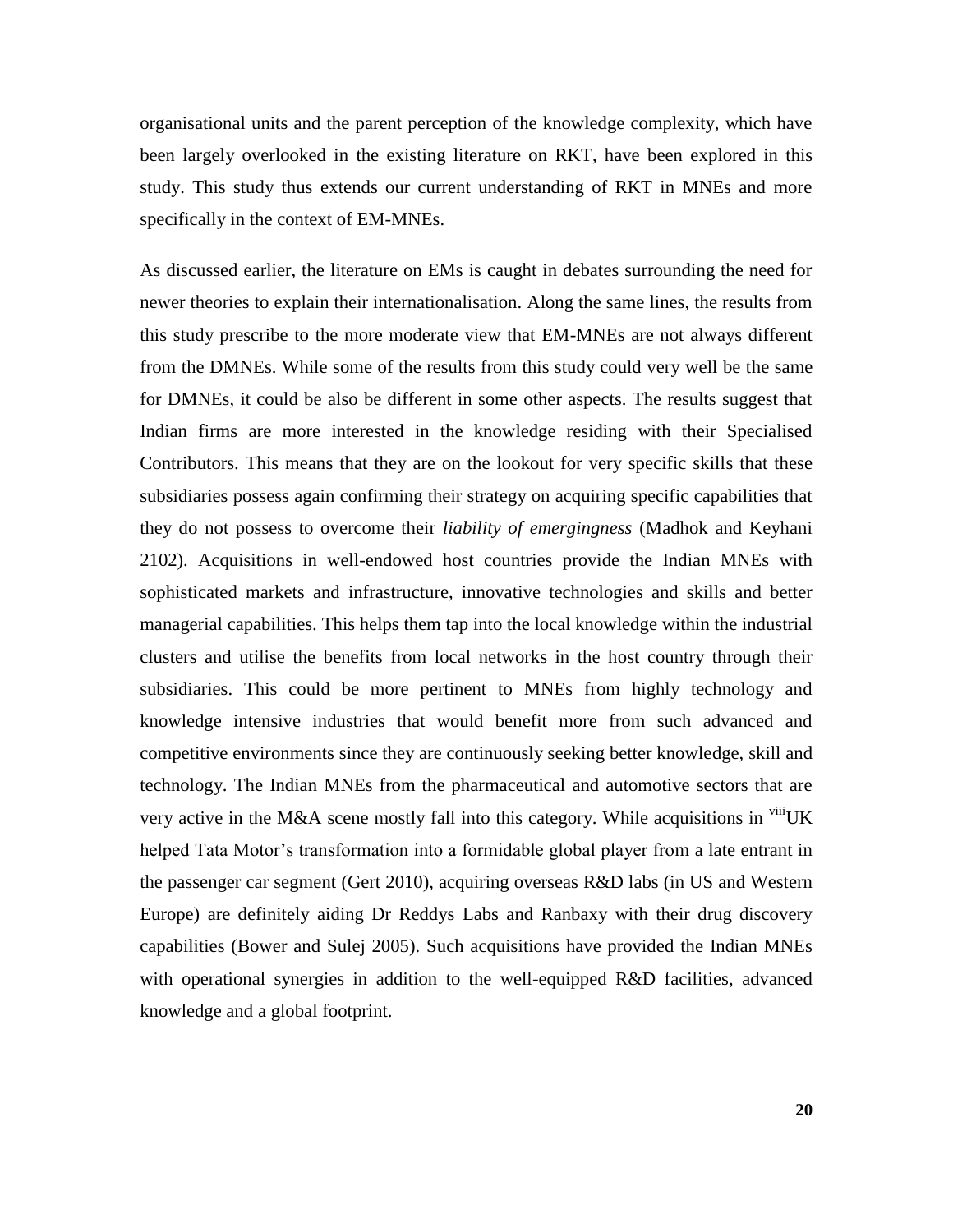Further, collaborations between the Indian parent and their overseas subsidiaries also help them achieve the coordination they need to carry out the RKT. This is even more pertinent for the parent units located in India with their overseas units located mostly in developed parts of the world. The differences in organisational cultures and business practices between these units requires them to have shared sense of purpose and understanding in order to be able to take advantage of the potential operational synergies. Tata Steel had established joint forums with Corus to enable collaborations that would enable sharing of technical knowledge and best practices. This helped Tata Steel to reduce the heating time of its coke ovens (Kale et al. 2009). The effects of such collaborations are again more pronounced in high tech and highly knowledge intensive sectors as indicated by the results. Parent-subsidiary collaborations may prove to be advantageous in high tech industries where knowledge may be embedded in the subsidiary organisation as well as their local networks (Chen et al 2012). Further, the diverse streams of technology and knowledge domains that need to be integrated for such high tech industries necessitates the need for higher levels of collaboration. One of the surprising and interesting results from this study, which sets apart EM-MNEs from DMNEs, is with regards to knowledge complexity and its effects on RKT. In general, this knowledge attribute is found to hamper knowledge flows while this study suggests that EM-MNEs are not intimated by the complexity of knowledge which in turn could prove to be more valuable for them. The fact that they are desperate to overcome their weaknesses and disadvantages associated with emerging markets prompts them to attempt RKT despite the associated knowledge complexity. Such attempts by Indian MNEs provide support to the newer IB and management views like spring board perspective (Lou and Tung 2007), LLL framework (Mathews 2006) and liability of emergingness (Madhok and Keyhani 2012) that throw light on the relevance of RKT in the catching up strategies of EM-MNEs and their learning from overseas acquisitions. This is also an indication of their assets discussed earlier with respect to their learning agility and their entrepreneurial drive to satisfy their global ambitions despite their liability of emergingness. This also suggests the need to look more into the knowledge attributes in studies pertaining to knowledge transfers especially in EMs.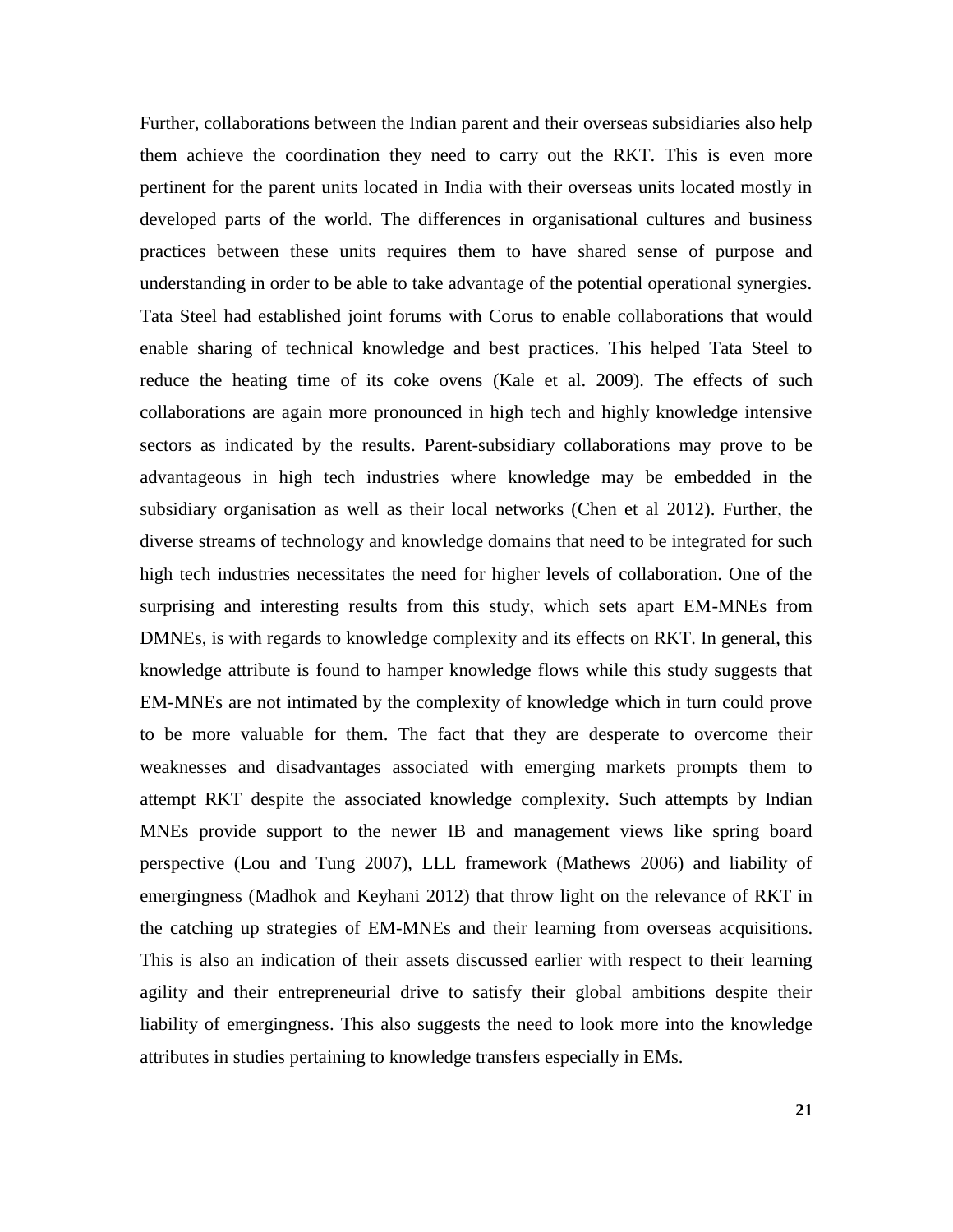EM-MNEs could benefit from acquisitions in host countries which are stronger in dimensions that they have disadvantages in. This would help the EM-MNEs to overcome their inherent weaknesses specifically with respect to *unbalanced diamonds* (Rugman and Verbeke 1993). However, this is also dependent on several other firm level factors, nature of the industry and the host country endowments available. This trend is already quite predominant with Indian MNEs who have majority of their overseas acquisitions in US and UK. This study offers interesting and valuable empirical findings on RKT from acquired subsidiaries of Indian MNEs to their parent firms; however, a degree of caution should be exercised when interpreting the results and generalising this for all EM-MNEs. Since EM-MNEs are not a heterogeneous group (Ramamurti 2009), these results could vary based on the nature of the firms (and the industry) that are involved in overseas M&As, the extent of catching-up that they need to do which in turn is based on their firm specific advantages and the capability gap that they have with other world players, their institutional environment, entrepreneurial drive and vision, acquisition strategies with respect to location choices and the post-acquisition approach to integration. Another limitation with this study is the limited sample size that the single EM of India offers. Hence conducting similar studies in other emerging markets like China, Russia and Brazil will help generalise these results in terms of a larger group of EM-MNEs and provide larger sample sizes. The study has further investigated the determinants of RKT from a nodal perspective (parent firm perspective only) and hence considering all these limitations, the findings should be considered exploratory in nature. Accordingly, it would be more meaningful for future studies to examine the dyadic perspective in order to develop a comprehensive picture. Future research could also consider how the other EM-MNEs' subsidiaries in the home country benefit from knowledge transfer from overseas sister subsidiaries.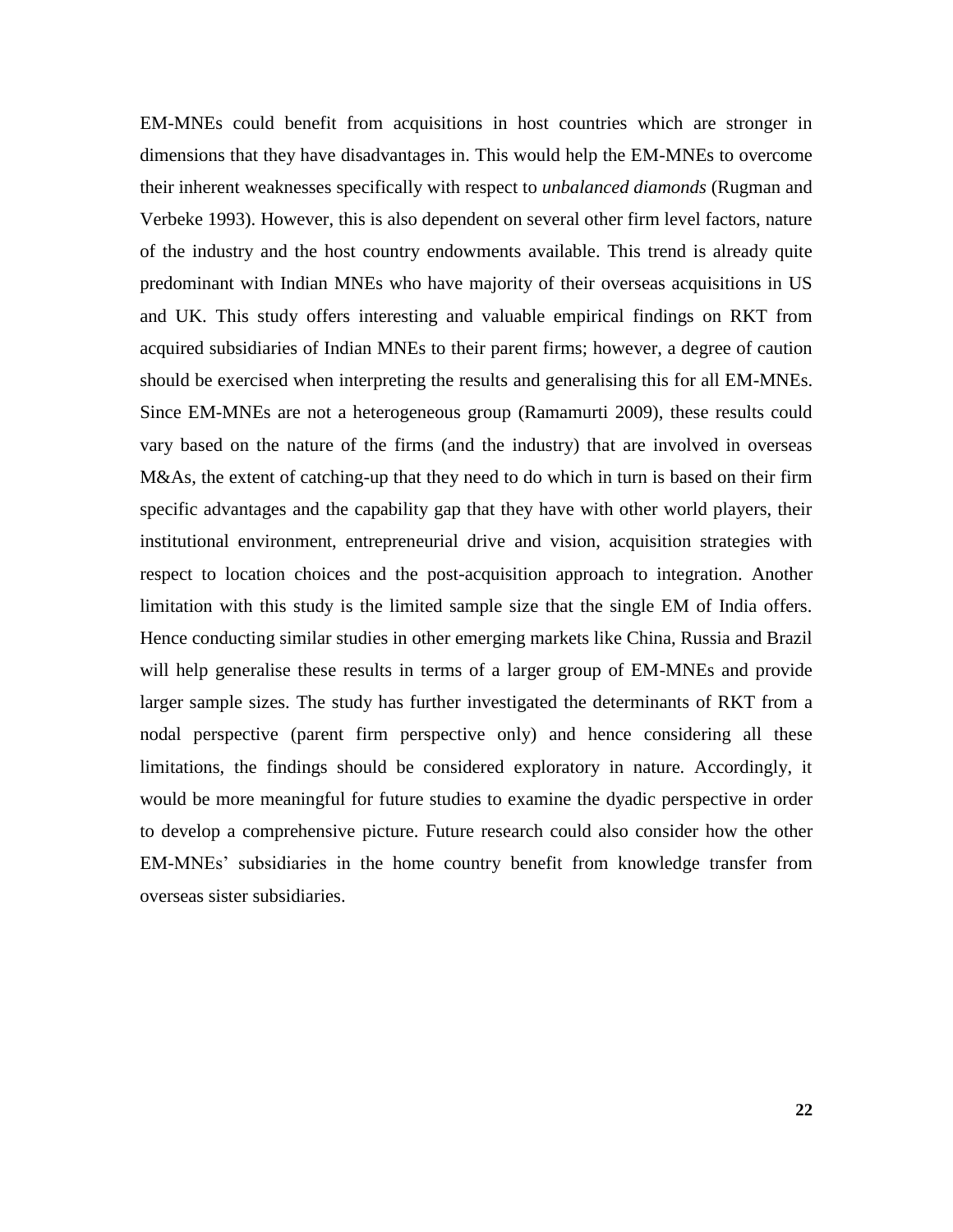## **References**

Almeida, P., & Kogut, B. (1999). Localization of knowledge and the mobility of engineers in regional networks. *Management Science*, 45(7), 905–917.

Ambos, T. C., & Ambos, B. (2009). The impact of distance on knowledge transfer effectiveness in multinational corporations. *Journal of International Management*, 15, 1– 14.

Ambos, T. C., Ambos, B., & Schlegelmilch, B. B. (2006). Learning From Foreign Subsidiaries: An Empirical Investigation Of Headquarters' Benefits From Reverse Knowledge Transfers. *International Business Review*, 15, 294-312.

Asmussen, C. G., Pedersen, T., & Dhanaraj, C. (2009). Host-country environment and subsidiary competence: Extending the diamond network model. *Journal of International Business Studies*, 40, 42–57.

Aulakh, P. (2007). Emerging multinationals from developing economies: Motivations, paths and performance. *Journal of International Management*, 13, 235-240.

Bagozzi, R. P., & Yi, Y. (1988). On the evaluation of structural equation models. *Journal of the Academy of Marketing Science*, 16 (1), 74–94.

Bangara, A., Freeman, S., & Schroder, W. (2012). Legitimacy and accelerated internationalisation: An Indian perspective. *Journal of World Business,* 47, 623–634.

BCG (2012), *The 2011 BCG Global Challengers: Companies on the Move: Rising Stars from Rapidly Developing Economies Are Reshaping Global Industries*, [https://www.bcgperspectives.com/content/articles/globalization\\_companies\\_on\\_the\\_mov](https://www.bcgperspectives.com/content/articles/globalization_companies_on_the_move_2011_global_challengers/) [e\\_2011\\_global\\_challengers/](https://www.bcgperspectives.com/content/articles/globalization_companies_on_the_move_2011_global_challengers/)

Bertoni, F., Elia, S., & Rabbiosi, L. (2008). *Driver of acquisitions from BRICs to advanced countries: firm level evidence*. DIG-Politecnico di Milano Working Paper.

Birkinshaw, J., & Morrison, A. (1995). Configurations of strategy and structure in subsidiaries of multinational corporations. *Journal of International Business Studies*, 26, 729-754.

Björkman, I., Barner-Rasmussen, W., & Li, L. (2004). Managing Knowledge Transfer in MNCs: The Impact of Headquarters Control Mechanisms. *Journal of International Business Studies*, 35(5), 443-455.

Björkman, I., Fey, C. F., & Park, H. J. (2007). Institutional theory and MNC subsidiary HRM practices: Evidence from a three-country study. *Journal of International Business Studies*, 38(3), 430-446.

Bonaglia, F., Goldstein, A., & Mathews, J. A. (2007). Accelerated internationalization by emerging markets' multinationals: the case of the white goods sector. *Journal of World Business*, 42, 369.

Bower, D. J., & Sulej, J. (2005). The Indian Challenge: The Evolution of a Successful New Global Strategy in the Pharmaceutical Industry. *Innogen Working Paper,* No. 21.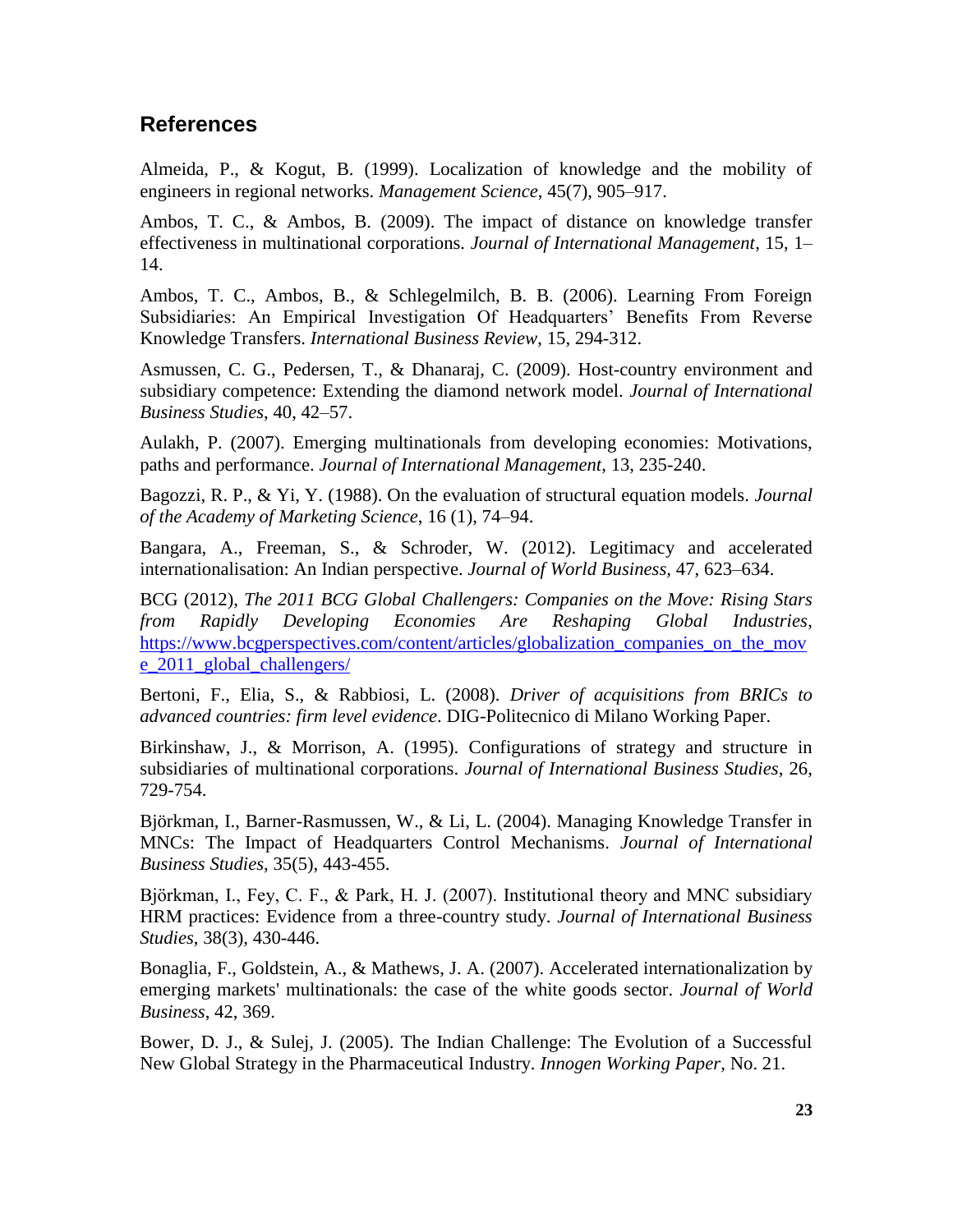Brown, J. S., & Duguid, P. (1991). Organizational Learning and Communities-of-Practice: Toward a Unified View of Working, Learning, and Innovation. *Organization Science*, 2(1), 40-57.

Business Week, (2006), *Emerging giants*, Cover story, July 31.

Chandler, C. (2007). India's global reach. *Fortune*, 156(8), 151–158.

Chen, V. Z., Li, J., & Shapiro, D. M. (2012). International reverse spillover effects on parent firms: Evidences from emerging market MNEs in developed markets. *European Management Journal*, 30, 204-218.

Chin, W. W. (1998). The partial least squares approach to structural equation modelling. In Marcoulides, G. A. (Ed.), *Modern methods for business research* (pp. 295–336). Lawrence Erlbaum Associates, New Jersey.

Chittoor, R., & Ray, S. (2007). Internalization Paths of Indian Pharmaceutical firms - A strategic group analysis, *Journal of International Management*, 13, 338-355.

Chittoor, R., Sarkar, M. B., Ray, S., & Aulakh, P. S. (2009). Third World Copycats to Emerging Multinationals: Institutional Changes and Organizational Transformation in the Indian Pharmaceutical Industry. *Organization Science*, 20 (1), 187-205.

Cho, K. R. & Lee, J. (2004). Firm Characteristics and MNC's Intra-network Knowledge Sharing. *Management International Review*; 44(4), 435-455.

Contractor, F. J. (2013) "Punching Above Their Weight": The Sources of Competitive Advantage for Emerging Market Multinationals. *International Journal of Emerging Markets*, 8 (4), 304-328.

Cuervo-Cazura, A. (2012). Extending theory by analyzing developing country multinational companies: Solving the Goldilocks debate. *Global Strategy Journal*, 2 (3), 153-167.

D'Agostino, L. M., & Santangelo, G. D. (2012). Do Overseas R&D Laboratories in Emerging Markets Contribute to Home Knowledge Creation? An Extension of the Double Diamond Model. *Management International Review,* 52, 251-273.

Demirbag, M., & Glaister, K. (2010).Factors determining offshore location choice for R&D projects: A comparative study of TRIAD regions, *Journal of Management Studies*, 47(8): 1534-1560.

Demirbag, M., McGuinness, M., & Altay, H (2010) Perceptions of institutional environment and entry mode: FDI from an emerging country, *Management International Review*, 50(2): 207-240.

Demirbag, M., Tatoglu, E., & Glaister, K. (2009). Equity-based entry modes of emerging country multinationals: Lessons from Turkey, *Journal of World Business*, 44(4):445-462.

Dhanaraj, C., Lyles, M. A., Steensma, H. K., & Tihanyi, L. (2004). Managing Tacit and Explicit Knowledge Transfer In IJVs: The Role Of Relational Embeddedness And The Impact On Performance. *Journal of International Business Studies*, 35, 428-442.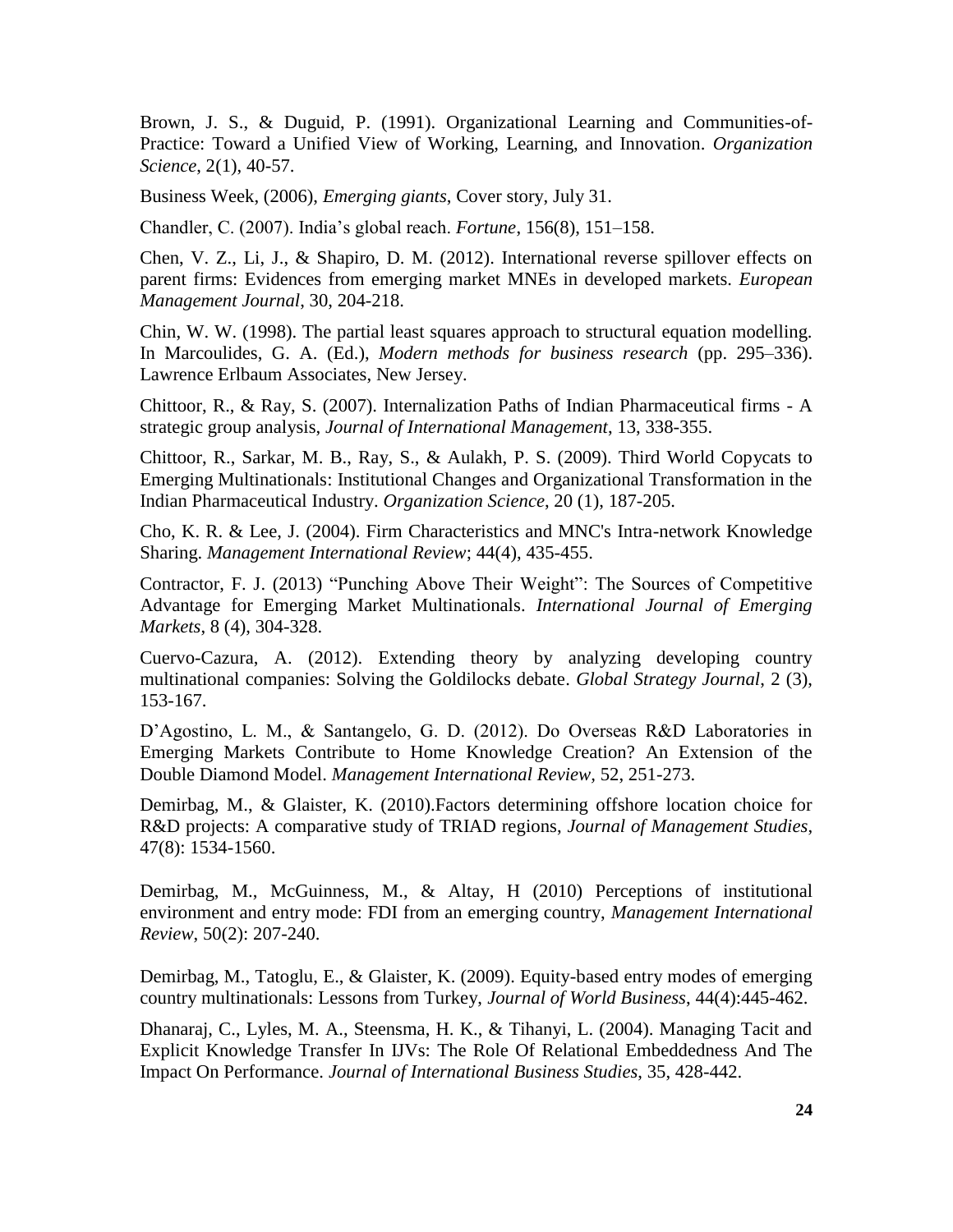Dunning, J. H., Kim, C., & Park, D. (2008). Old wine in new bottles: a comparison of emerging-market TNCs today and developed-country TNCs thirty years ago. In *The Rise of Transnational Corporations from Emerging Markets: Threat or Opportunity*? Sauvant, K. (ed). Edward Elgar: Northampton, MA

Eaton, L., & Louw, J. (2000). Culture and Self in South Africa: Individualism-Collectivism Predictions. *The Journal of Social Psychology*, 140(2), 210-217.

Economist (2008). *Wind of change, Emerging-market multinationals*, January 10.

Elango, B., & Pattnaik, C. (2011). Learning Before Making the Big Leap Acquisition Strategies of Emerging Market Firms. *Management International Review*, 51, 461–481.

FICCI (2006). Study conducted on 306 foreign acquisitions by Indian firms from January 2000 to June 2006.

FICCI and Grant Thornton (2010). Investing in the European Union – lists the M&A by Indian MNEs in the European Union during 2005 to 2010.

Fornell, C., & Larcker, D. F. (1981). Evaluating Structural Equation Models with Unobserved Variables and Measurement Error. *Journal of Marketing Research*, XVIII, 39-50.

Frost, T. S., & Zhou, C. (2005). R&D Co-Practice and 'Reverse' Knowledge Integration in Multinational Firms. *Journal of International Business Studies*, 36, 676-687.

Furu, P. (2001). Drivers of competence development in different types of multinational R&D subsidiaries. *Scandinavian Journal of Management*, 17, 133-149.

Garcia-Manjon, J. V., & Elena Romero-Merino, M. (2012). Research, development, and firm growth. Empirical evidence from European top R&D spending firms. *Research Policy*, 41, 1084–1092.

Gassmann, O., & von Zedtwitz, M. (1999). New concepts and trends in international R&D organization. *Research Policy*, 28, 231–250.

Gaur, A., & Kumar, V. (2010). Internationalization of emerging market firms: a case for theoretical extension, in Devinney T., Pedersen T., Tihanyi L. (ed.) *The Past, Present and Future of International Business & Management (Advances in International Management, Volume 23)*, Emerald Group Publishing Limited, pp.603-627.

Gert, B. (2010). Tata Motor's transformational resource acquisition path: A case study of latecomer catch-up in a business group context. *Working Papers of the Institute of Management Berlin at the Berlin School of Economics and Law* (HWR Berlin), 55.

Girod, S. J., Belin, J. B., & Thomas, R. J. (2009). Are emerging market multinationals creating the global models for the future? *Accenture Institute for High Performance*.

Grant, R. M. (1996). Toward a Knowledge-Based Theory of the Firm. *Strategic Management Journal*, 17, 109-122.

Guillen, M. F., & Garcia-Canal, E. (2009). The American model of the multinational firm and the 'new' multinationals from emerging economies. *Academy of Management Perspectives*, 23, 23–35.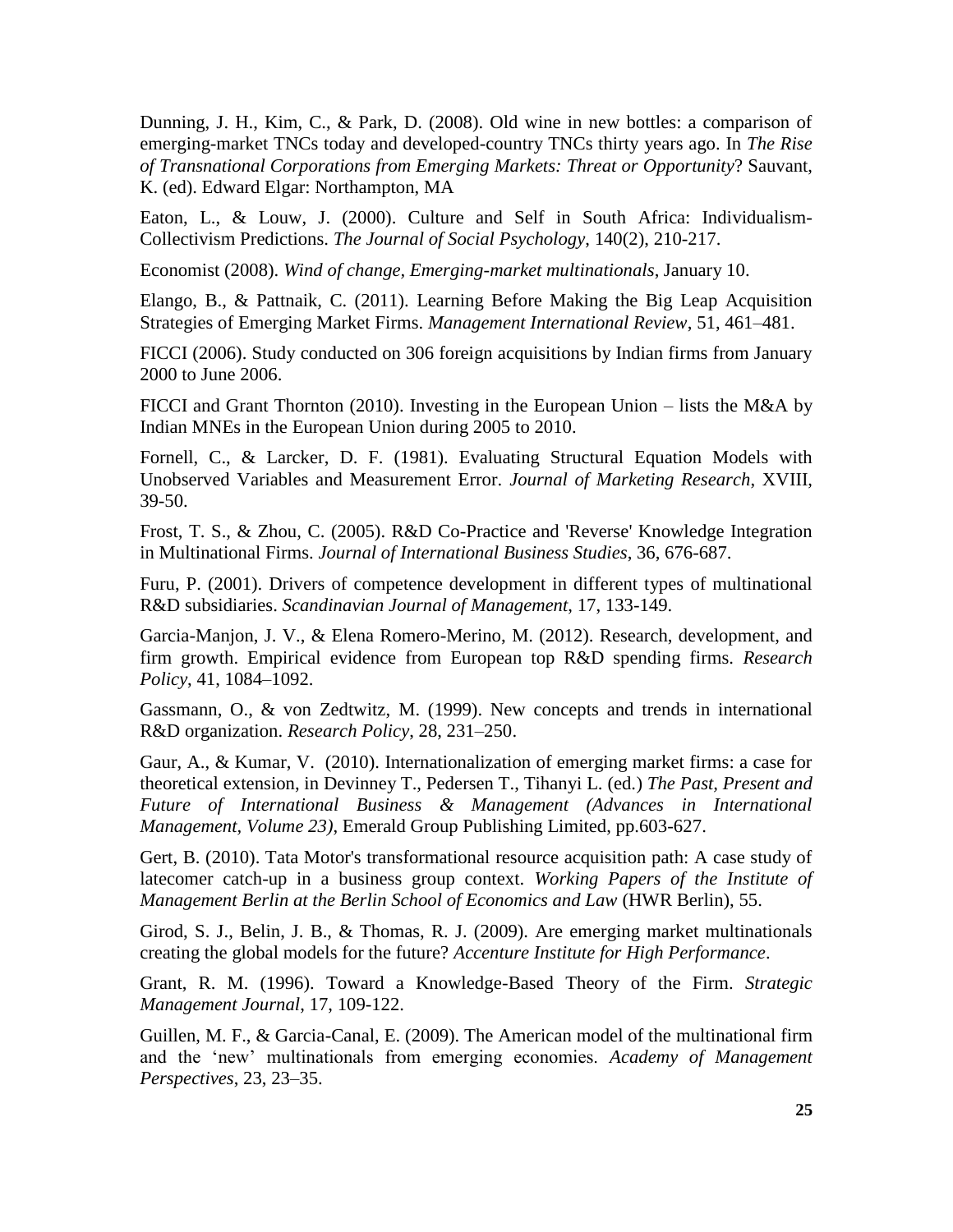Gupta, A. K., & and Wang, H. (2009). The Rise of Global Champions: Impact of Country, Industry & Company Effects, *Indian Journal of Industrial Relations,* 45(1), 115-126.

Gupta, A. K., & Govindarajan, V. (1991). Knowledge Flows and the Structure of Control within Multinational Corporations. *Academy of Management Review*, 16, 768-792.

Gupta, A. K., & Govindarajan, V. (1994). Organizing for Knowledge Flows within MNEs. *International Business Review*, 3(4), 443-457.

Gupta, A. K., & Govindarajan, V. (2000). Knowledge Flows within Multinational Corporations. *Strategic Management Journal*, 21, 473-496.

Hair, J. F., Black, W. C., Babin, B. J., & Anderson, R. E. (1995). *Multivariate Data Analysis*. Pearson Education Inc, New Jersey.

Hakanson, L., & Nobel, R. (2001). Organizational Characteristics and Reverse Technology Transfer, *Management International Review*, 41(4), 395.

Harzing, A.-W., & Noorderhaven, N. (2006). Knowledge flows in MNEs: An empirical test and extension of Gupta and Govindarajan's typology of subsidiary roles. *International Business Review*, 15, 195–214.

Hennart, J-F. (2012). [Emerging market multinationals and the theory of the multinational](http://onlinelibrary.wiley.com/doi/10.1111/j.2042-5805.2012.01039.x/abstract)  [enterprise.](http://onlinelibrary.wiley.com/doi/10.1111/j.2042-5805.2012.01039.x/abstract) *Global Strategy Journal*, 2(3), 168–187.

Hofstede, G. (1980). *Culture's consequences*. Sage, Beverly Hills.

Jormanainen, I., & Koveshnikov, A. (2012). International Activities of Emerging Market Firms A Critical Assessment of Research in Top International Management Journals. *Management International Review*, 52, 691-725.

Kale, P. (2009). The Global Indian Firm: Growth & Value Creation through Overseas Acquisitions, *Indian Journal of Industrial Relations*, 45(1), 41-53.

Kale, P., Singh, H., & Raman, A.P. (2009). Don't integrate your acquisitions, partner with them. *Harvard Business Review*, 87(12), 109-119

Kedia, B., Gaffney, N., & Clampit, J. (2012). EMNEs and Knowledge-seeking FDI. *Management International Review*, 52, 155–173

Khanna, T. & Palepu, K. G. (2006). Emerging giants: building world-class companies in developing countries. *Harvard Business Review*, 84, 2-10

Kogut, B., & Singh, H. (1988). The effect of national culture on the choice of entry mode. *Journal of International Business Studies*, 19(3), 411–432.

Kumar, N. (2008). Internationalization of Indian Enterprises: Patterns, Strategies, Ownership Advantages, and Implications. *Asian Economic Policy Review*, 3, 242–261.

Kumar, V. & Singh, N. (2008). Internationalization and performance of Indian pharmaceutical firms. *Thunderbird International Business Review*, 50 (5): 321–330.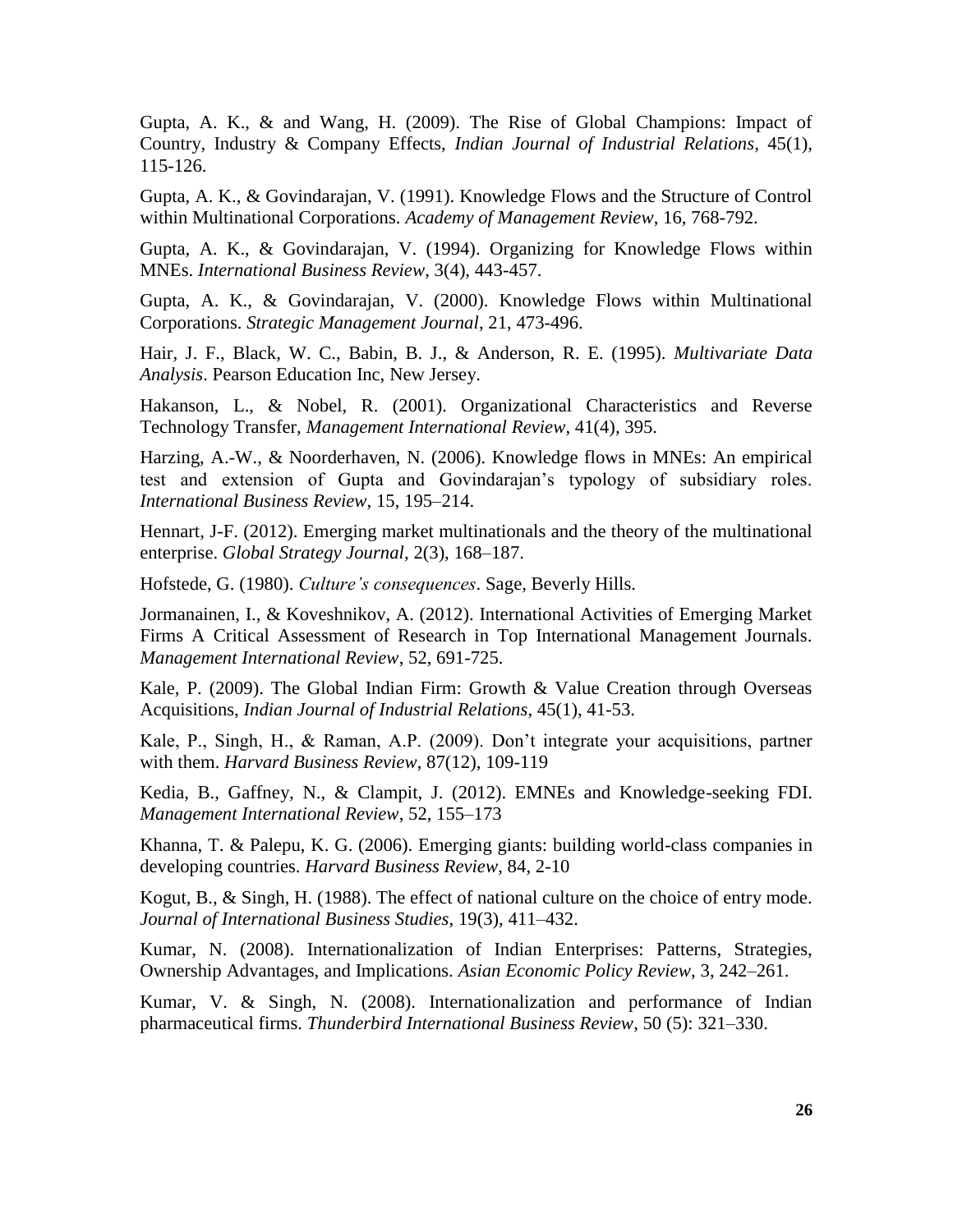Lee, H., & Choi, B. (2003). Knowledge management enablers, processes, and organizational performance: an integrative review and empirical examination. *Journal of Management Information Systems*, 20(1), 179-228.

Li, L. (2005). The effects of trust and shared vision on inward knowledge transfer in subsidiaries' intra- and inter-organizational relationships. *International Business Review*, 14, 77–95.

Li, L., Barner-Rasmussen, W., & Bjorkman, I. (2007). What Difference Does the Location Make?: A Social Capital Perspective on Transfer of Knowledge from Multinational Corporation Subsidiaries Located in China and Finland. *Asia Pacific Business Review*, 13 (2), 233-249.

Li, P. P. (1998). The Evolution of Multinational Firms from Asia. *Journal of Organizational Change Management*, 11, 321–337.

Li, P. P. (2003). Toward a geocentric theory of multinational evolution: the implications from the Asian MNEs as latecomers. *Asia Pacific Journal of Management*, 20(2), 217– 242.

Luo, Y., & Tung, R. L. (2007). International expansion of emerging market enterprises: A springboard perspective. *Journal of International Business Studies*, 38, 481–498.

Madhok, A., & Keyhani, M., (2012). Acquisitions as entrepreneurship: asymmetries, opportunities, and the internationalization of multinationals from emerging economies. *Global Strategy Journal*, 2, 26–40.

Mathews, J. A. (2006). Dragon multinationals: New players in 21st century globalization. *Asia Pacific Journal of Management*, 23, 5–27.

McGuinness, M., Demirbag, M. & Bandara, S. (2013) Towards a multi-perspective model of reverse knowledge transfer in MNEs, *European Management Journal,*  31(2):179-195.

Mellahi, K. & Collings, D.G. (2010). The barriers to effective global talent management: the example of corporate élites in MNEs**,** *Journal of World Business,* 45 (2), 143-149.

Minbaeva, D. B. (2005). HRM practices and MNC knowledge transfer. *Personnel Review*, 34(1), 125-144.

Minbaeva, D. B. (2007). Knowledge Transfer in Multinational Corporations. *Management International Review*, 47(4), 567 – 593.

Minbaeva, D. B., Pedersen, T., Bjo¨rkman, I., Fey, C. F., & Park, H. J. (2003). MNC knowledge transfer, subsidiary absorptive capacity, and HRM, *Journal of International Business Studies*, 34, 586–599.

Monteiro, L. F., Arvidsson, N., & Birkinshaw, J. (2008). Knowledge Flows within Multinational Corporations: Explaining Subsidiary Isolation and Its Performance Implications. *Organization Science*, 19(1), 90–107.

Muthusamy, S. K., & White, M. A. (2005). Learning and Knowledge Transfer in Strategic Alliances: A Social Exchange View. *Organization Studies*, 26(3), 415–441.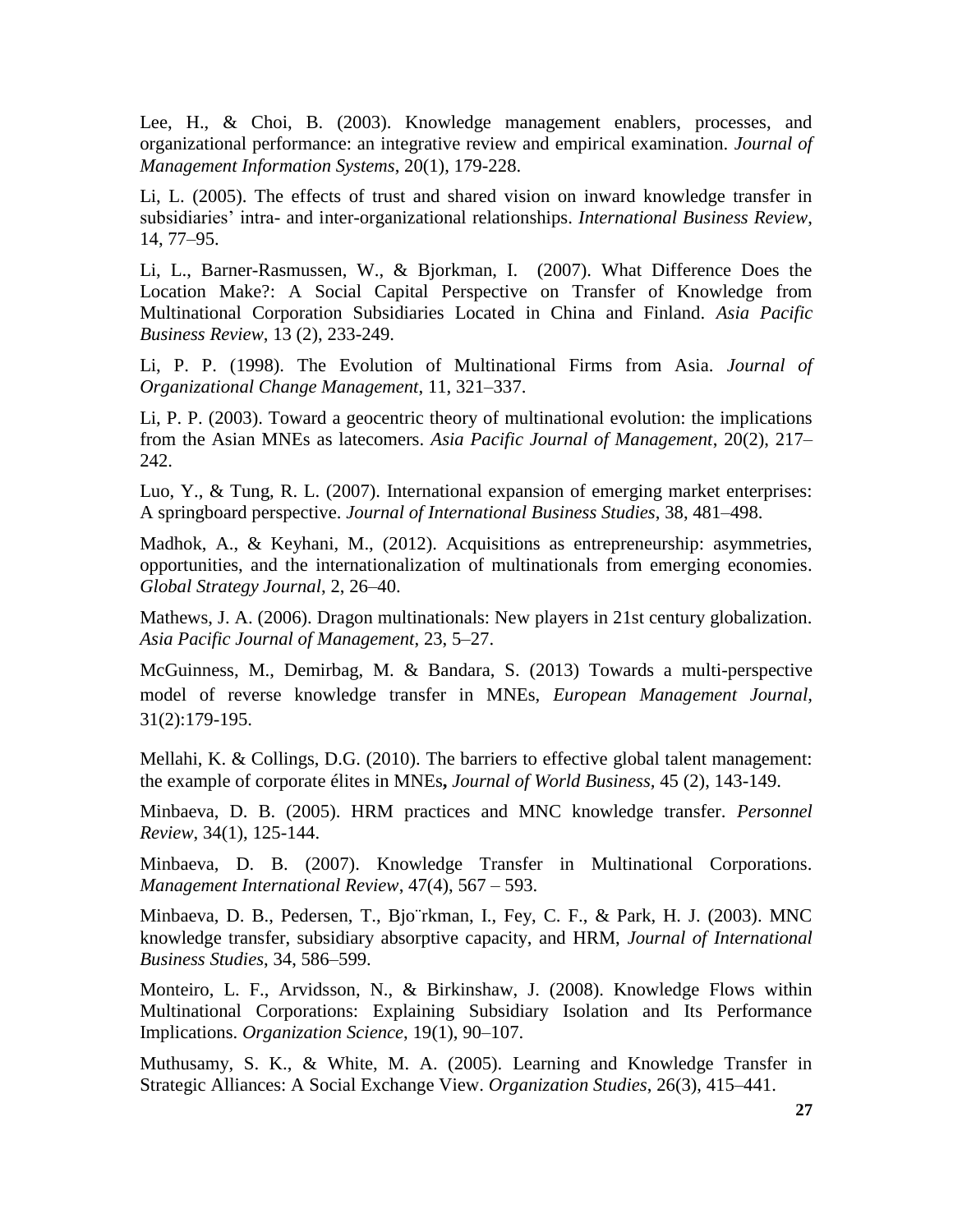[Nahapiet,](http://www.theorymaps.com/sources?author=Nahapiet) J., & [Ghoshal,](http://www.theorymaps.com/sources?author=Ghoshal) S. (1998). Social capital, intellectual capital, and the organizational advantage. *Academy of Management Review*, 23, 242-266.

Nayyar, D. (2008). The Internationalisation of Firms from India: Investment, Mergers and Acquisitions. *Oxford Development Studies*, 36(1), 111- 131.

Nunnally, J. (1978). *Psychometric theory*, 2nd ed. McGraw-Hill, New York.

Pak, Y. S., & Park, Y-R. (2004). A Framework of Knowledge Transfer in Cross-border Joint Ventures - An Empirical Test of the Korean Context. *Management International Review*, 44(4), 417.

Pérez-Nordtvedt, L., Kedia, B. L., Datta, D. K., & Rasheed, A. A. (2008). Effectiveness and Efficiency of Cross-Border Knowledge Transfer: An Empirical Examination. *Journal of Management Studies*, 45(4), 714-744.

Persson, M. (2006). The impact of operational structure, lateral integrative mechanisms and control mechanisms on intra-MNE knowledge transfer. *International Business Review*, 15, 547–569.

Pillai, K. G. (2006). Networks and competitive advantage: a synthesis and extension, *Journal of Strategic Marketing*, 14(2), 129-145.

Pradhan, J. P. (2007). Trends and Patterns of Overseas Acquisitions by Indian Multinationals, *MPRA Paper*, [http://mpra.ub.uni-muenchen.de/12404/.](http://mpra.ub.uni-muenchen.de/12404/)

Prahalad, C. K., & Hamel, G. (1990). The Core Competence of the Corporation. *Harvard Business Review*.

Rabbiosi, L. (2011). Subsidiary roles and reverse knowledge transfer: An investigation of the effects of coordination mechanisms. *Journal of International Management*, 17(2), 97- 113.

Ramamurti, R. (2009). What Have We Learned About Emerging-Market MNEs? In Ravi Ramamurti and Jitendra Singh (eds.) *Emerging Multinationals from Emerging Markets*. Cambridge UK: Cambridge University Press, Chapter 13.

Ramamurti, R. (2012). What is really different about emerging market multinationals? *Global Strategy Journal*, 2, 41-47.

Ray, S., & Gubbi, S. R. (2009). International Acquisitions by Indian Firms: Implications for Research on Emerging Multinationals, *Indian Journal of Industrial Relations*, 45(1), 11-26.

Richey, R. G., & Autry, C. W. (2009). Assessing interfirm collaboration/technology investment tradeoffs - The effects of technological readiness and organizational learning. *The International Journal of Logistics Management*, 20(1), 30-56.

Ringle, C. M., Wende, S., & Will, A. (2005). SmartPLS 2.0, http:/[/www.smartpls.de.](http://www.smartpls.de./)

Rugman, A. M. (2008). How global are TNCs from emerging markets? in Karl Sauvant, ed., *The Rise of Transnational Corporations from Emerging Markets: Threat or Opportunity* (Cheltenham, UK: Elgar), 86-106.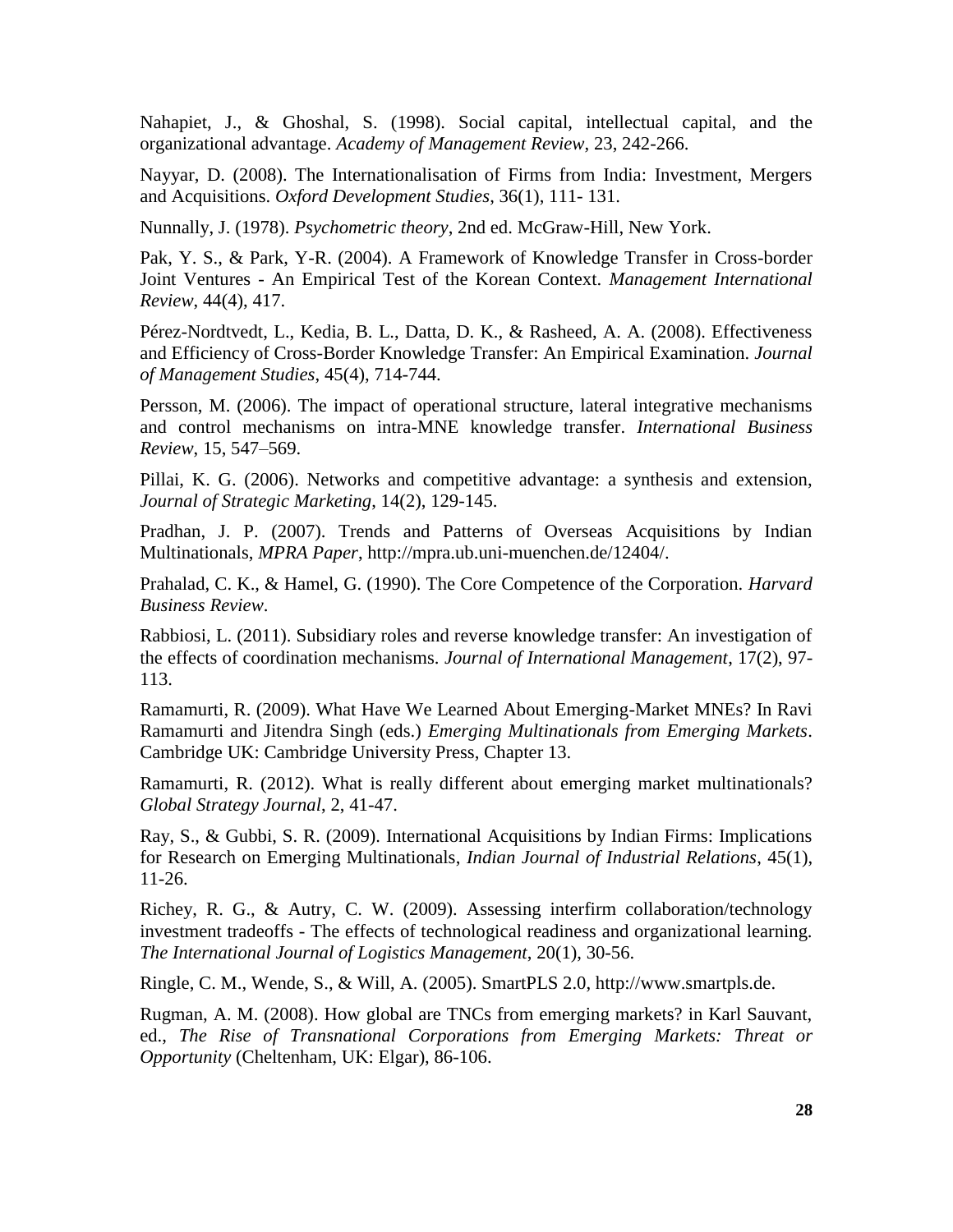Rugman, A. M., & Verbeke, A. (1993). Generic strategies in global competition. In Rugman, A. M. & Verbeke, A. (Eds.). *Research in Global Strategic Management, Volume 4: Global Competition: Beyond the Three Generics*, JAI Press: Greenwich, CT,  $3-16.$ 

Schulz, M. (2003). Pathways of Relevance: Exploring Inflows of Knowledge into Subunits of Multinational Corporations. *Organization Science*, 14(4), 440-459.

Schulz. M. (2001). The Uncertain Relevance of Newness: Organizational Learning and Knowledge Flows. *The Academy of Management Journal*, 44(4), 661-681.

Sethi, D. (2009). Are multinational enterprises from the emerging economies global or regional? *European Management Journal*, 27, 356–365.

Simonin, B. L. (1999a). Ambiguity and the Process of Knowledge Transfer in Strategic Alliances. *Strategic Management Journal*, 20(7), 595-623.

Simonin, B. L. (1999b). Transfer of Marketing Know-How in International Strategic Alliances: An Empirical Investigation of the Role and Antecedents of Knowledge Ambiguity. *Journal of International Business Studies*, 30(3), 463-490.

Simonin, B. L., & Özsomer, A. S. (2009). Knowledge Processes and Learning Outcomes in MNCs: An Empirical Investigation of the Role of HRM Practices in Foreign Subsidiaries. *Human Resource Management*, 48(4), 505– 530.

Szulanski, G. (1996). Exploring Internal Stickiness: Impediments to the Transfer of Best Practice within the Firm. *Strategic Management Journal*, 1, 27-43.

Taifi, N., & Passiante, G. (2012). Speeding up 'New Products and Service Development' through strategic community creation: case of automaker after-sales services partners. *The Service Industries Journal*, *32*(13), 2115-2127.

Tsai, W., & Ghoshal, S. (1998). Social capital and value creation: the role of intrafirm networks. *Academy of Management Journal*, 41, 464–476.

UNCTAD (2012). *World Investment Report 2012*: *Towards a New Generation of Investment Policies*, United Nations: New York.

WIR (2010) - UNCTAD World Investment Report.

Yang, Q., Mudambi, R., & Meyer, K. E. (2008). Conventional and Reverse Knowledge Flows in Multinational Corporations. *Journal of Management*, 34, 882.

Zaheer, S. (1995). Overcoming the Liability of Foreignness*. The Academy of Management Journal*, 38(2), 341-363.

Zander, U., & Kogut, B. (1995). Knowledge and the speed of the transfer and limitation of organizational capabilities: An empirical test. *Organization Science*, 6(1), 76-92.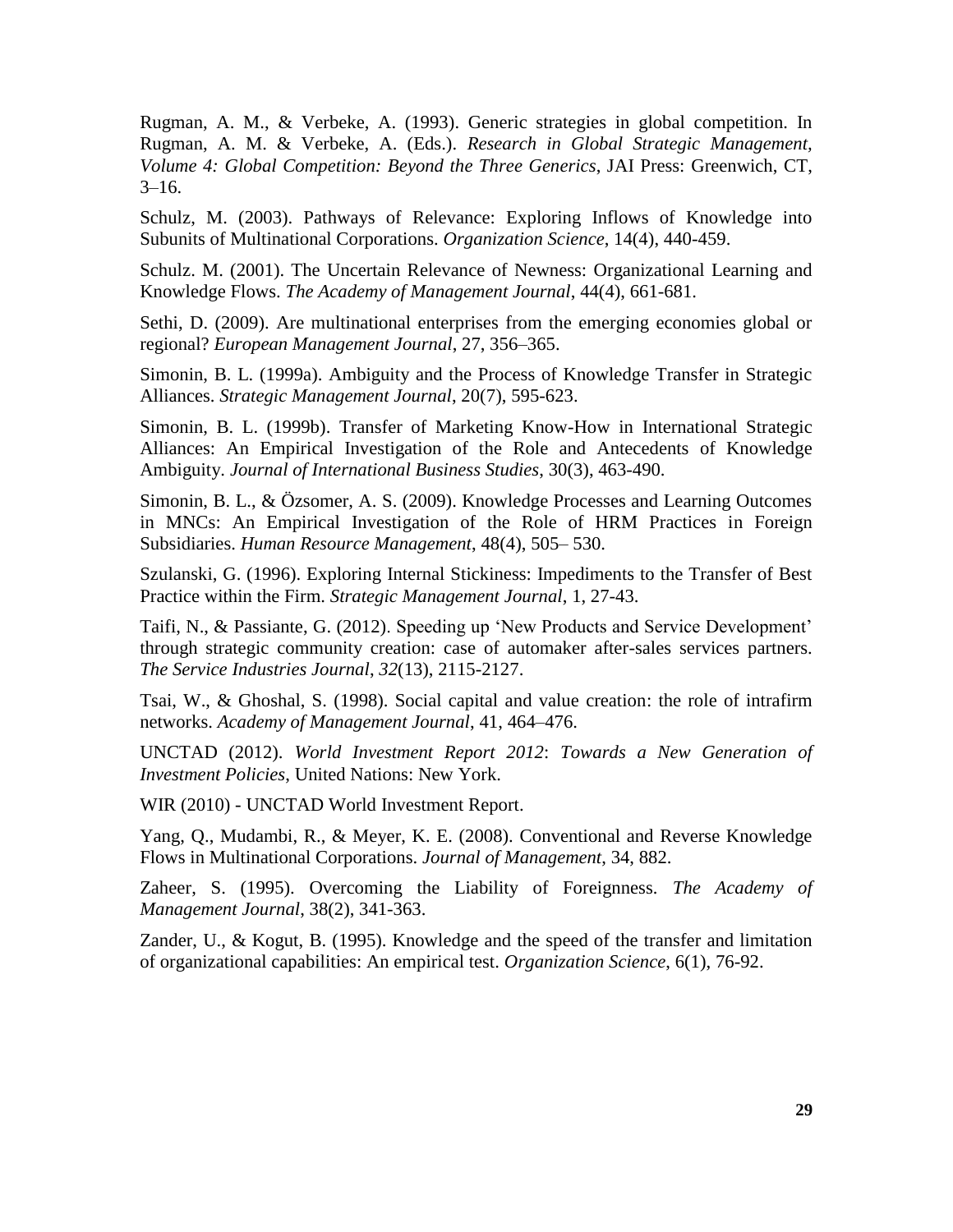# **Appendix A - Scales**

#### Knowledge Complexity

• Your subsidiary's knowledge is the product of many interdependent techniques, routines, individuals and resources (Items Know\_Compl1, Know\_Compl2 and Know\_Compl3 for technical, marketing and managerial knowledge respectively)

#### Collaboration

- Both Parent and Subsidiary work together to share new ideas (Collab1)
- Both Parent and Subsidiary frequently share proprietary information with one another (Collab2)
- Both Parent and Subsidiary work together to take advantage of new opportunities (Collab3)
- Both Parent and Subsidiary work together toward common goals (Collab4)

#### RKT

• Our subsidiary provides us with knowledge and skills in (Items Rev\_Flow1, Rev\_Flow2 and Rev\_Flow3 for technical, marketing and managerial knowledge respectively)

#### Absorptive Capacity

- We have the academic background to understand our subsidiary's knowledge
- We have better capabilities for adopting new techniques than our competitors
- We provide various education programs for employees
- We allocate financial resources for new ideas and research
- We provide frequent training programs abroad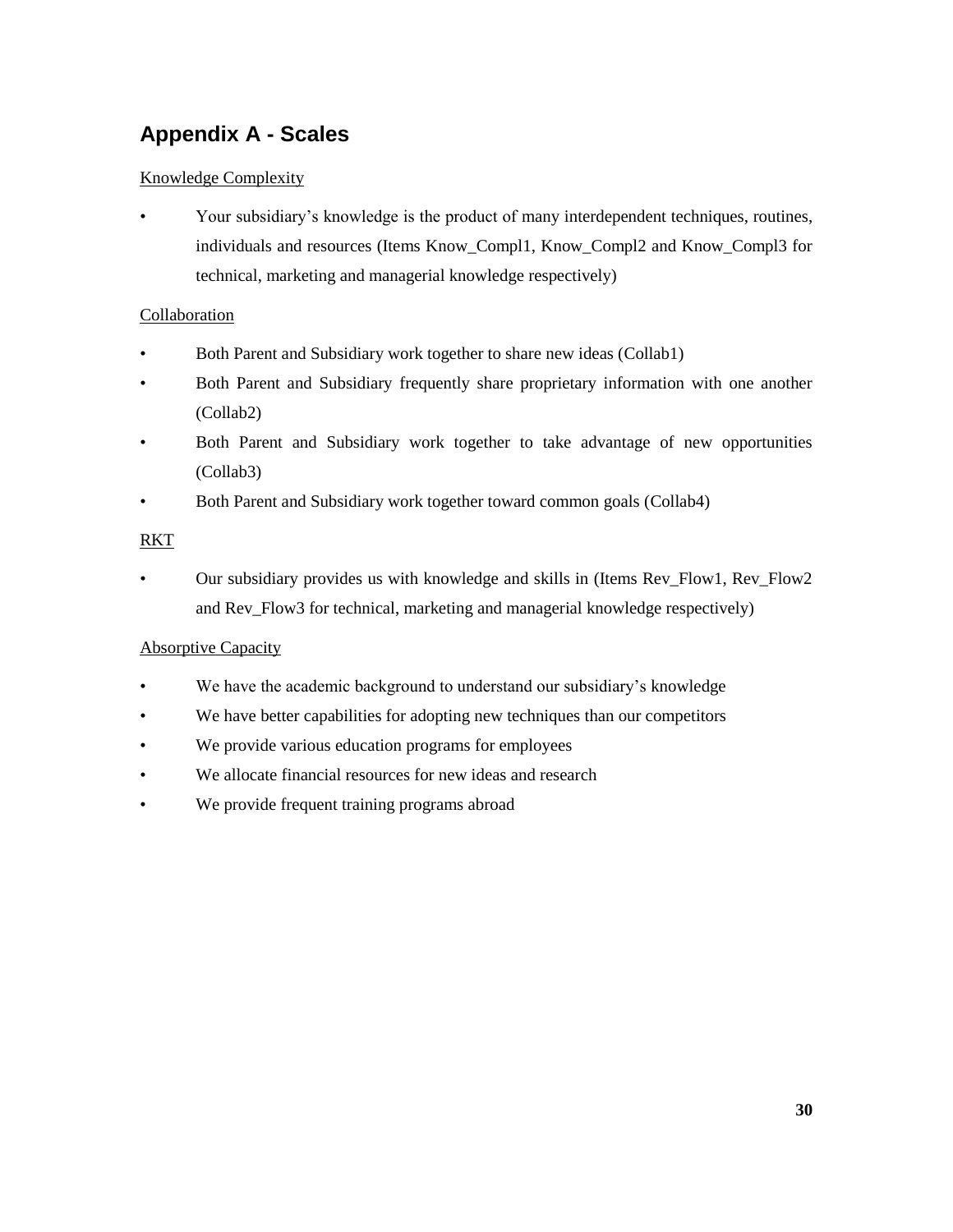| <b>Description</b>        | Percentage   | <b>Description</b>                    | Percentage     |  |
|---------------------------|--------------|---------------------------------------|----------------|--|
|                           |              |                                       |                |  |
| <b>Industry</b> – Sector  |              | <b>Subsidiary Location</b>            |                |  |
| Pharma, Biotech &         | 20           | <b>USA</b>                            | 32             |  |
| Healthcare                |              |                                       |                |  |
| IT & ITeS                 | 17           | UK                                    | 19             |  |
| Automotives               | 12           | Germany                               | 9              |  |
| Chemicals, Fertilizers &  | 11           | Canada                                | 3              |  |
| Plastics                  |              |                                       |                |  |
| Metals, Ores & Mining     | 11           | Australia                             | $\overline{2}$ |  |
| Engineering & Machinery   | 7            | France                                | $\overline{2}$ |  |
| Textiles, Apparels &      | 5            | Rest of Europe                        | 18             |  |
| Jewelry                   |              |                                       |                |  |
| Electrical & Electronics  | 4            | Others                                | 15             |  |
| Oil, Gas & Power          | 3            | <b>Subsidiary Age</b>                 |                |  |
| Telecom                   | 3            | $< 10$ years                          | 30             |  |
| Others                    | $\tau$       | $10 - 20$ years                       | 15             |  |
| <b>MNE</b> age (parent)   |              | $20 - 30$ years                       | 39             |  |
| $< 10$ years              | 6            | $30 - 50$ years                       | $\overline{4}$ |  |
| $10 - 20$ years           | 28           | $50 - 100$ years                      | 8              |  |
| $20 - 30$ years           | 29           | $>100$ years                          | $\overline{4}$ |  |
| $30 - 50$ years           | 17           | <b>Respondent Position</b>            |                |  |
| $50 - 100$ years          | 12           | Senior Management                     | 71             |  |
| $>100$ years              | $\mathbf{8}$ | Middle Management                     | 29             |  |
| No. of employees (Parent) |              | <b>Respondent Experience with the</b> |                |  |
|                           |              | <b>MNE</b>                            |                |  |
| < 1000                    | 29           | $>$ 20 years                          | 8              |  |
| $1000 - 5000$             | 43           | $15-20$ years                         | 13             |  |
| $5000 - 10,000$           | 9            | $10 - 15$ years                       | 17             |  |
| > 10,000                  | 19           | $5 - 10$ years                        | 29             |  |
|                           |              | $<$ 5 years                           | 33             |  |

**Table 1. Respondent characteristics**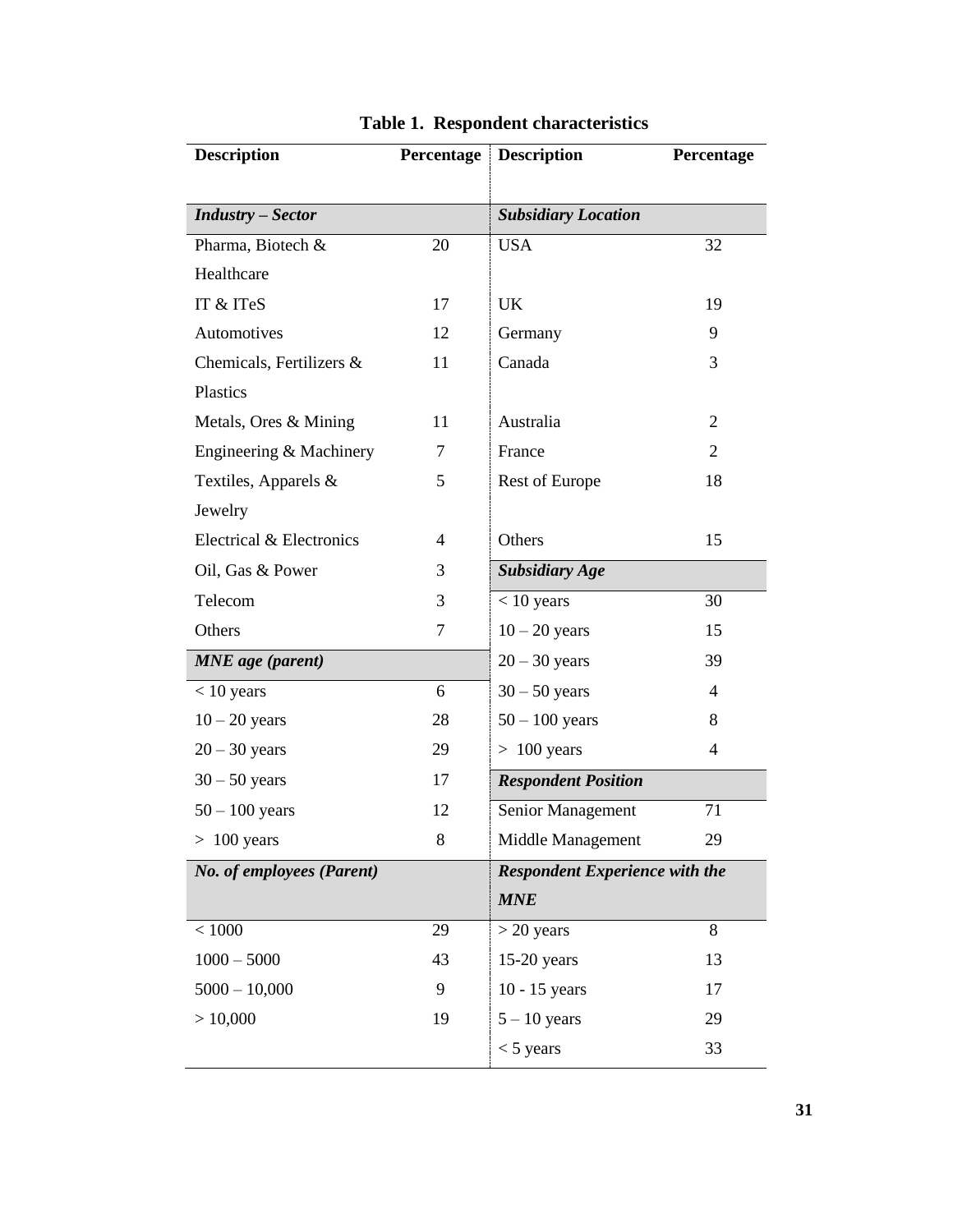|                        |                                                       | Outer<br><b>Loading</b>    | <b>AVE</b> | CR     | Cronbach's<br>alpha |
|------------------------|-------------------------------------------------------|----------------------------|------------|--------|---------------------|
| Knowledge Complexity   | Know_Compl1<br>Know_Compl2<br>Know_Compl3             | 0.7595<br>0.8952<br>0.8747 | 0.7144     | 0.8819 | 0.7981              |
| Reverse Knowledge Flow | Rev_Flow1<br>Rev_Flow2<br>Rev_Flow3                   | 0.7881<br>0.8823<br>0.8858 | 0.728      | 0.889  | 0.8117              |
| Collaboration          | Collab1<br>Collab <sub>2</sub><br>Collab <sub>3</sub> | 0.8801<br>0.7663<br>0.9066 | 0.744      | 0.9205 | 0.8844              |
|                        | Collab <sub>4</sub>                                   | 0.89                       |            |        |                     |

# **Table 2. Reliability and validity of measures**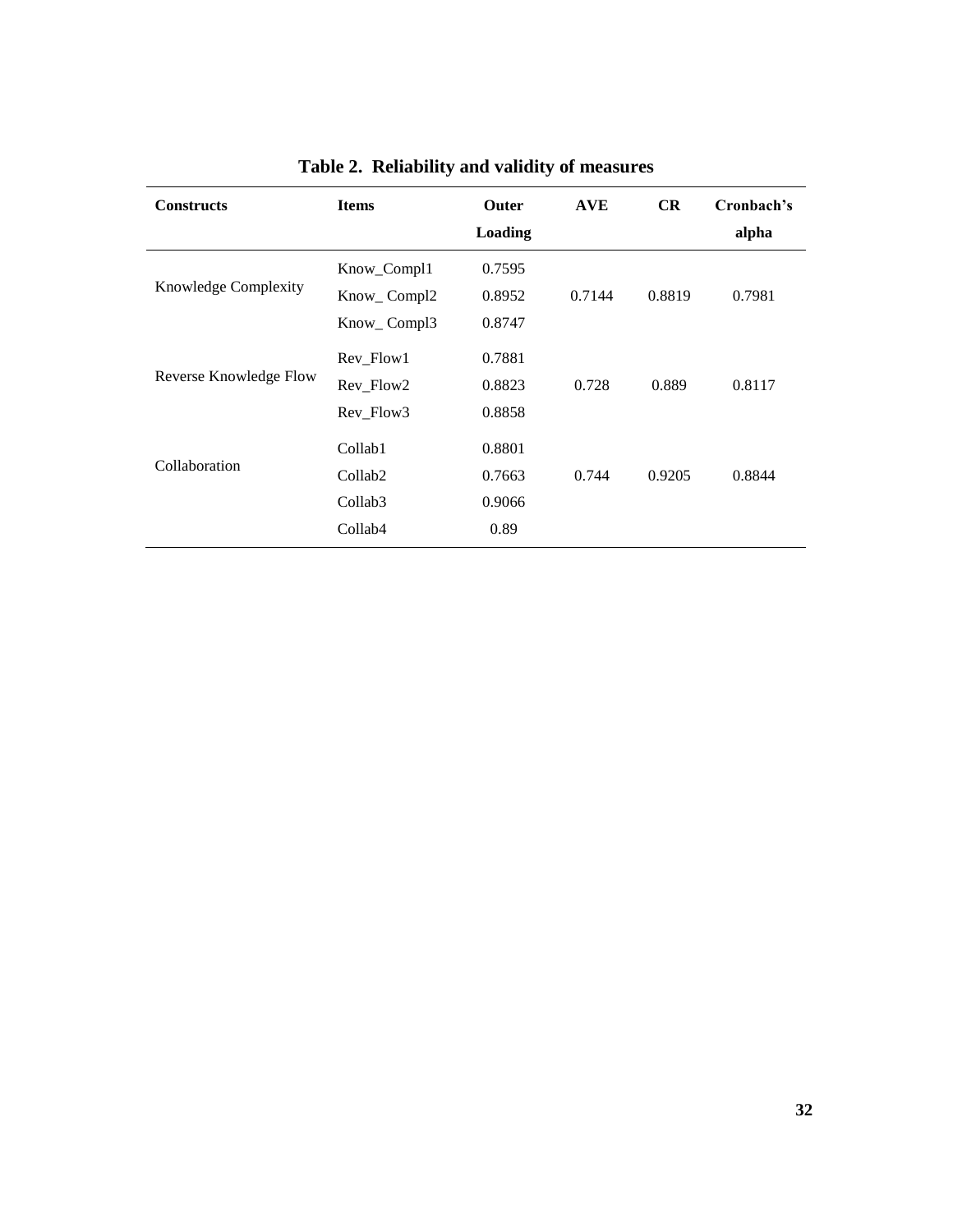| <b>Variables</b>      | Mean  | Std.<br>Dev. | 1                    | $\overline{2}$ | $\mathbf{3}$ | $\overline{4}$ | 5            | 6            | $\overline{7}$ | 8            | 9            | 10           | 11           |
|-----------------------|-------|--------------|----------------------|----------------|--------------|----------------|--------------|--------------|----------------|--------------|--------------|--------------|--------------|
| 1. Rev. Knowl. Flow   | 4.81  | 1.288        | $\mathbf{1}$         |                |              |                |              |              |                |              |              |              |              |
| 2. Org. Collab        | 5.89  | .985         | $.508***$            | $\mathbf{1}$   |              |                |              |              |                |              |              |              |              |
| 3. Rel. WEF score     | 1.22  | .095         | .038                 | $-0.016$       | $\mathbf{1}$ |                |              |              |                |              |              |              |              |
| 4. Abs. Capacity      | 5.33  | .988         | $.475***$            | $.469**$       | .044         | $\mathbf{1}$   |              |              |                |              |              |              |              |
| 5. Int. Exp           | 14.06 | 13.12        | .133                 | $-.009$        | .011         | .184           | $\mathbf{1}$ |              |                |              |              |              |              |
| 6. Cult. Distance     | 1.49  | .535         | $-.221$ <sup>*</sup> | $.008$         | $.391**$     | $-.038$        | .110         | $\mathbf{1}$ |                |              |              |              |              |
| 7. Parent Comp. Size  | 11678 | 44439        | .128                 | $-.002$        | .036         | .146           | $.469***$    | $-.050$      | $\mathbf{1}$   |              |              |              |              |
| 8. Parent Comp. Age   | 37.19 | 36.75        | .171                 | $-.001$        | $-.034$      | .183           | $.365***$    | $-.008$      | .057           | $\mathbf{1}$ |              |              |              |
| 9. Sub. Age           | 27.34 | 30.36        | .001                 | $-.090$        | .131         | $-.071$        | .034         | $.218*$      | $-.042$        | .127         | $\mathbf{1}$ |              |              |
| 10. Sub. Size         | 937   | 2615         | .037                 | .016           | .074         | .079           | .078         | .071         | .089           | .088         | $-.043$      | $\mathbf{1}$ |              |
| 11. Knowl. Complexity | 5.049 | 1.140        | $.633***$            | $.504***$      | $-.085$      | $.444***$      | .115         | $-.081$      | .161           | .136         | $-.085$      | .189         | $\mathbf{1}$ |

**Table 3. Descriptive statistics and correlation matrix**

*N = 101, 2- tailed Spearman's correlation test. \*p ≤ .05, \*\*p ≤ .01*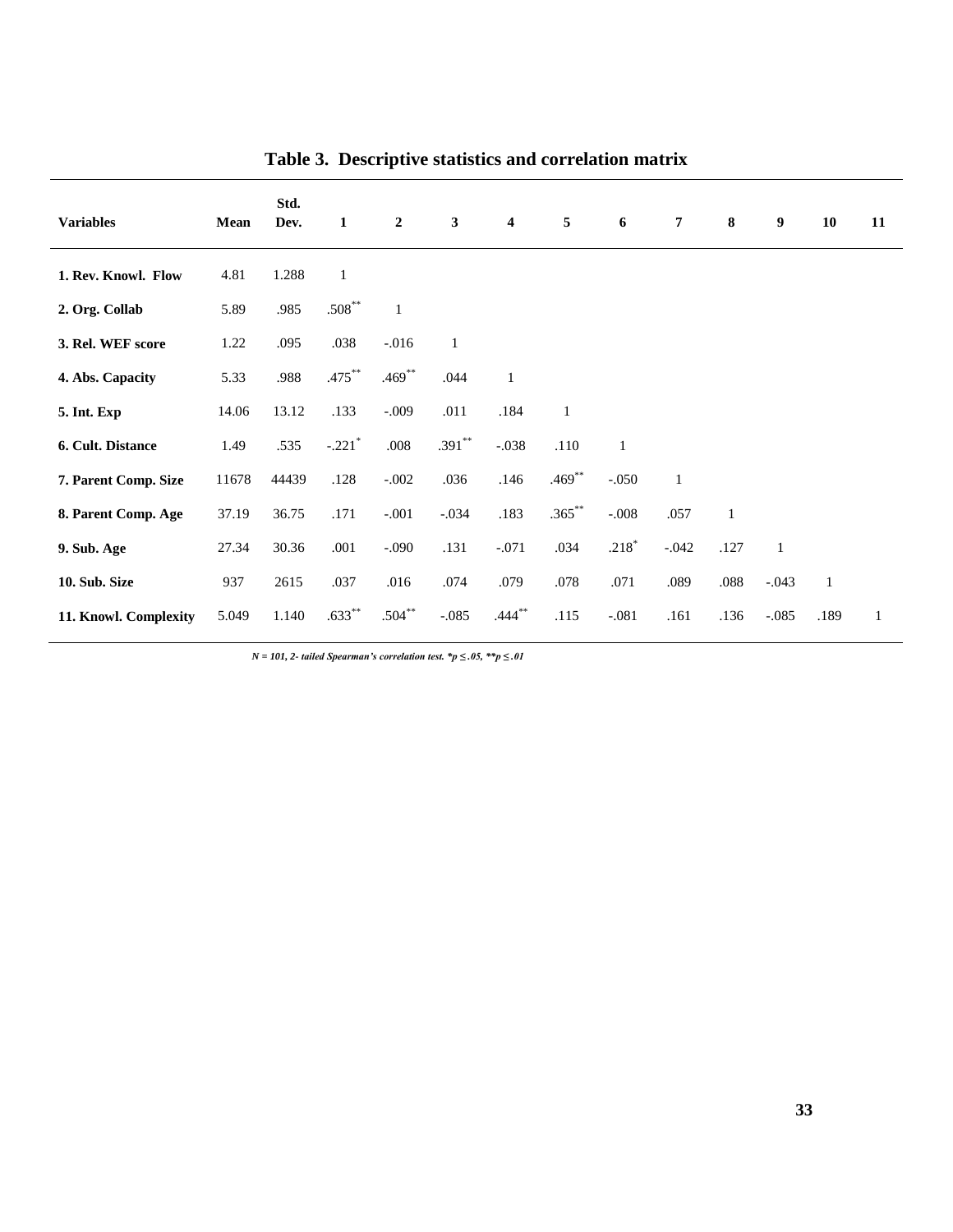|                                  | <b>Model 1</b>      | Model 2        | Model 3         |
|----------------------------------|---------------------|----------------|-----------------|
| (Constant)                       | 1.521               | $-3.350^*$     | $-5.317**$      |
| <b>Control Variables</b>         |                     |                |                 |
| Absorptive Capacity of parent    | $.593***$           | .139           | .168            |
| Log of International Experience  | $-.740^$            | $-.330$        | $-.327$         |
| Log of Parent Comp Size          | .240                | .240           | .254            |
| Log of Parent Comp Age           | .679                | .342           | .330            |
| Log of Subsidiary Age            | .024                | $-.063$        | $-.118$         |
| Log of Subsidiary size           | $-.102$             | $-.124$        | $-.109$         |
| High technology industry         | $.742$ <sup>^</sup> | .176           | .120            |
| Med technology industry          | .381                | .007           | $-.081$         |
| Greenfield subsidiaries          | $-.315$             | .655           | .722            |
| Brownfield subsidiaries          | $-.494$             | .595           | .664            |
| Cultural Distance                | $-.504*$            | $-.619***$     | $-.578$ **      |
| <b>Independent Variables</b>     |                     |                |                 |
| Knowledge Complexity             |                     | $.491***$      | $.470***$       |
| Collaboration                    |                     | $.265*$        | $.631*$         |
| Subs with world mandate          |                     | .394           | .454            |
| Subs are specialised contributor |                     | $.468^{\circ}$ | $.452^{\circ}$  |
| Relative WEF score               |                     | $2.245*$       | $2.000^{\circ}$ |
| <b>Moderating Effects</b>        |                     |                |                 |
| Collab X High Tech industry      |                     |                | $.515^$         |
| Collab X Med Tech industry       |                     |                | .414            |
| $R^2$                            | .326                | .579           | .595            |
| Adj. $R^2$                       | .243                | .499           | .506            |
| F                                | $3.920***$          | $7.233***$     | $6.7***$        |

**Table 4. OLS regression models (Dependent variable is RKT)**

*N* = 101,  $p \le .1$ ,  $p \le .05$ ,  $p \le .01$ ,  $p \le .005$ ,  $p \le .001$